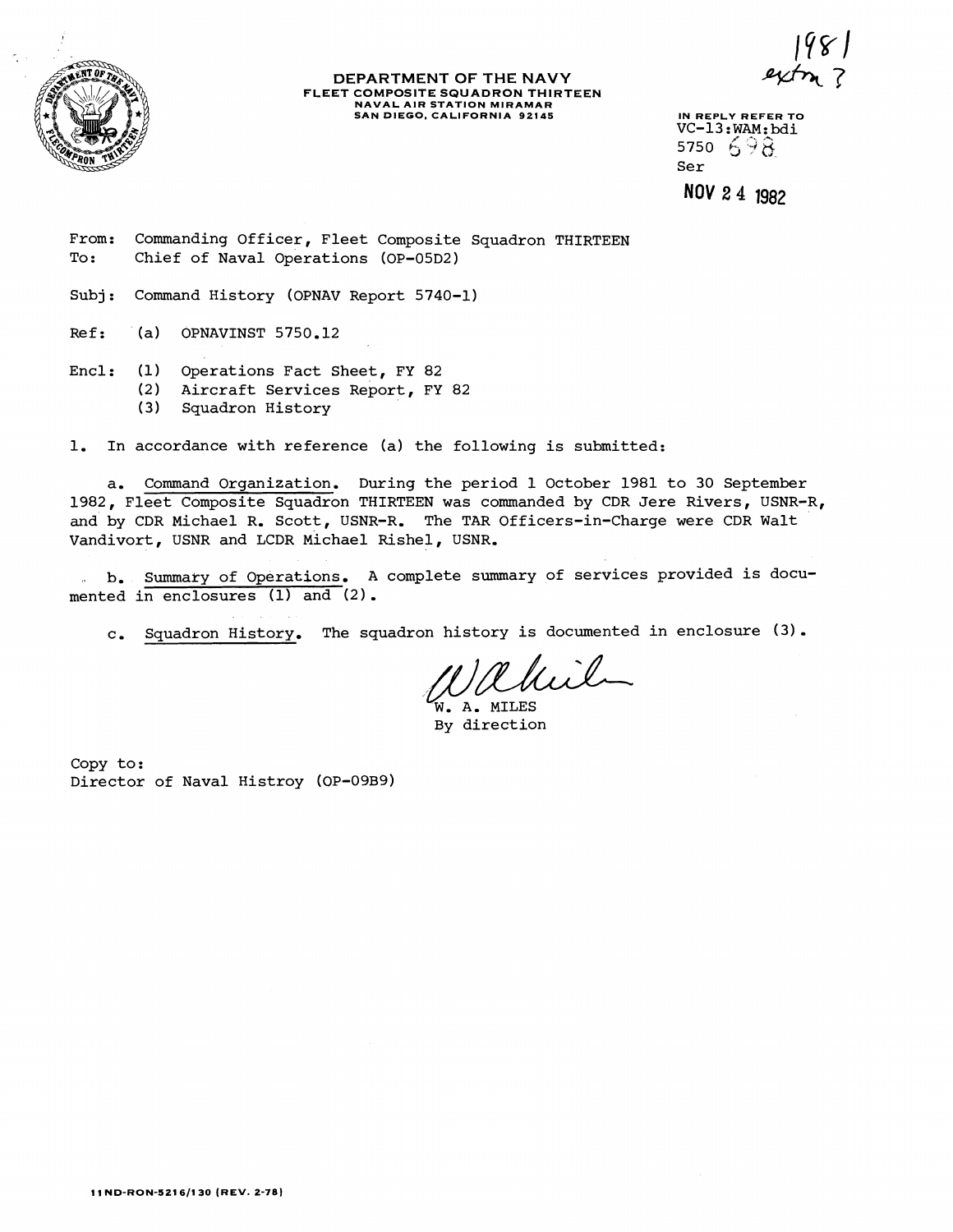**LEATIONS FACT SHEET FY 82** 

### OPERATIONS 1 OCT 81 - 30 SEPT 82 . **<sup>f</sup>**

- I. FLEW 3670 HOURS 100% OF PROGRAM **R**  $\frac{1}{2}$
- **11.** 2447 SORTIES
- 111. 78% OF FLIGHT HOURS IN SUPPORT OF FORTY-FIVE MAJOR SURFACE COMBATANTS AND THIRTY-FIVE SQUADRONS OF THE NAVY, AIR FORCE, AND MARINES (ACTIVE AND RESERVE).

 $\langle_{\scriptscriptstyle V}$  :

- IV. 43% OF FLIGHT HOURS IN DIRECT SUPPORT OF NAVAL RESERVE TRAIN-ING AND READINESS.
- V. SURPASSED A MILESTONE OF 20,000 ACCIDENT FREE FLIGHT HOURS. .-
- VI. DETACHMENTS: 11 DETS, 935 HOURS, 653 SORTIES, 33% OF SERVICE HOURS.

| LOCATION      | DATES         | MISSION/HOST       | FLT HOURS/SORTIES |
|---------------|---------------|--------------------|-------------------|
| NAS KEY WEST  | 16 OCT -1 NOV | A-A GUNS/NFWS      | 136/78            |
| NAF EL CENTRO | 17-29 JAN     | A-A GUNS/VF-114    | 116/65            |
| NAF EL CENTRO | 01-11 FEB     | A-A GUNS/VF-213    | 87/49             |
| MCAS YUMA     | 15-26 FEB     | DACT/VF-202        | 94/90             |
| NAF EL CENTRO | 17-24 APR     | A-A GUNS/VF-51     | 57/37             |
| MCAS YUMA     | 26-30 APR     | DACT/VF-301        | 55/55             |
| HILL AFB      | 01-15 MAY     | DACT/388TFW        | 110/78            |
| NAS FALLON    | 10-18 JUN     | DACT/CVW-11        | 86/58             |
| NAS FALLON    | 07-21 AUG     | $F-18$ OPEVAL/VX-4 | 83/47             |
| MCAS YUMA     | 01-08 SEP     | $F-18$ OPEVAL/VX-4 | 49/36             |
| NELLIS AFB    | 17-25 SEP     | DACT/64TFS         | 62/60             |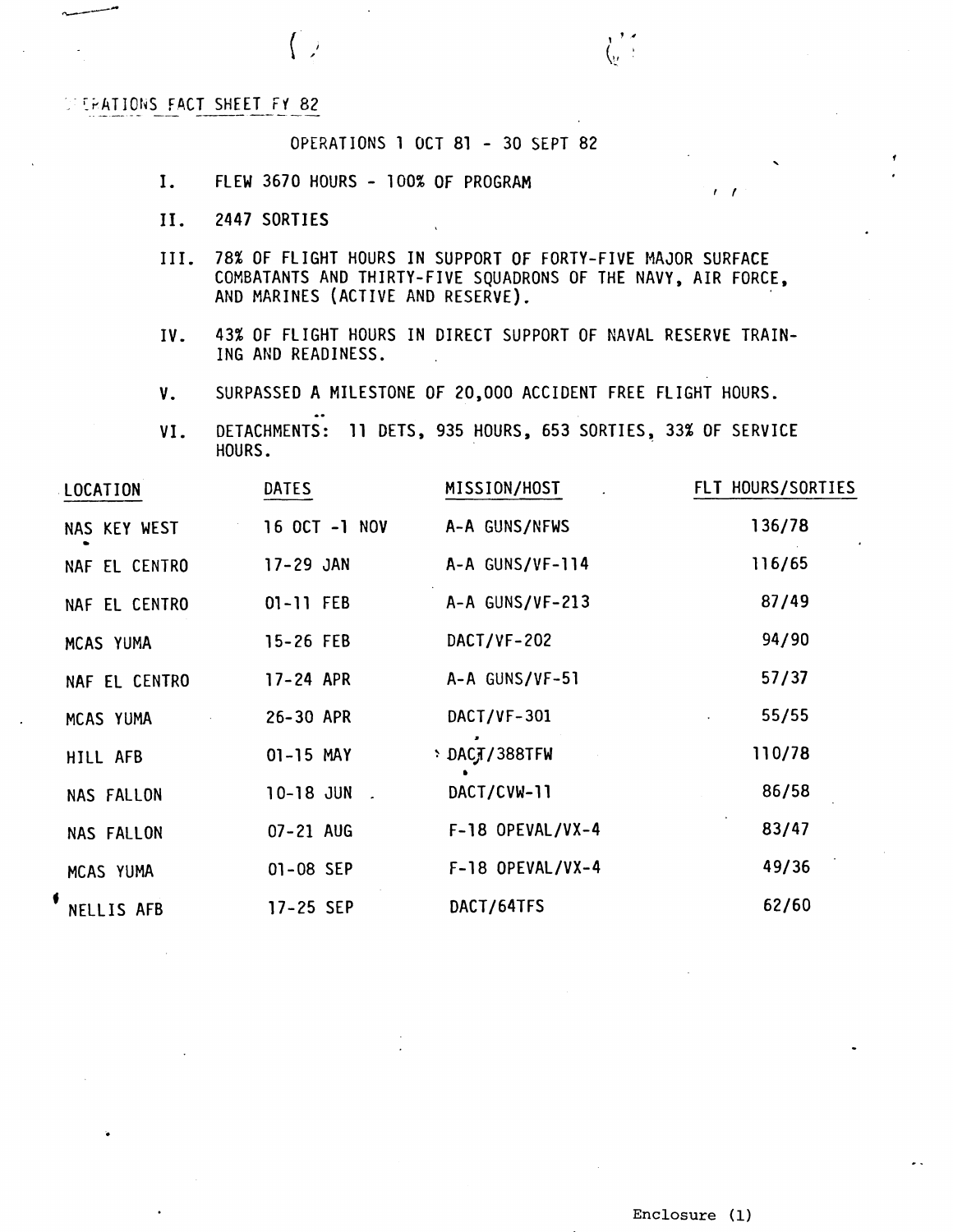| 1. | ACTIVITY                                    | SORTIES        | <b>HOURS</b> | <b>SERVICES</b>                |
|----|---------------------------------------------|----------------|--------------|--------------------------------|
|    | $VF-1$                                      | 10             | 12.3         | <b>DACT</b>                    |
|    | $VF-2$                                      | 8              | 9.3          | DACT,                          |
|    | $VF-24$                                     | 3              | 4.7          | $\mathcal{L}$<br><b>BANNER</b> |
|    | $VF-114$                                    | 1              | 1.3          | <b>DACT</b>                    |
|    | $VF-213$                                    | 4              | 5.2          | <b>DACT</b>                    |
|    | $VF-124$                                    | 5              | 8.0          | <b>DART</b>                    |
|    | $VF-124$                                    | 15             | 29.5         | <b>BANNER</b>                  |
|    | $VF-124$                                    | 4              | 4.7          | <b>DACT</b>                    |
|    | $VF-301$                                    | 103            | 135.6        | <b>DACT</b>                    |
|    | $VF-302$                                    | 73             | 90.2         | <b>DACT</b>                    |
|    | $VF - 302$                                  | 9              | 18.9         | <b>BANNER</b>                  |
|    | <b>NFWS</b>                                 | 6              | 5.9          | <b>DACT</b>                    |
|    | <b>NFWS</b>                                 | 8 <sup>°</sup> | 12.8         | STRIKE OPPOSITION              |
|    | <b>NFWS</b>                                 | 70             | 123.9        | <b>BANNER</b>                  |
|    | <b>NFWS</b>                                 | 8 <sub>z</sub> | 12.2         | <b>DART</b>                    |
|    | <b>CFAWP</b>                                | 20             | 35.7         | CNO-142                        |
|    | <b>CFAWP</b>                                | 16             | 32.4         | <b>KERNEL USHER</b>            |
|    | <b>CFAWP</b>                                | 4              | 9.0          | <b>READIEX</b>                 |
|    | <b>CFAWP</b>                                | $\frac{3}{2}$  | 5.8          | CNO-124                        |
|    | <b>CFAWP</b>                                |                | $\cdot$      | <b>LIASON</b>                  |
|    | <b>CFAWP</b>                                | 9              | 13.5         | <b>AIC</b>                     |
|    | <b>CFAWP</b>                                |                | 1.2          | <b>MIDN</b>                    |
|    | <b>CFAWP</b>                                |                | 1.5          | <b>ACMR</b>                    |
|    | $VF-126$                                    |                | 1.0          | PHOTO                          |
|    | 555 TFW                                     | 4              | 6.5          | <b>DACT</b>                    |
|    | VA-304                                      | 3              | 5.4          | STRIKE OPPOSITION              |
|    | 131 TFW MISSOURI ANG                        | 19             | 25.6         | <b>DACT</b>                    |
|    | <b>PMTC</b>                                 |                | 2.2          | <b>TDU-22</b>                  |
|    | USS PELELIU                                 | 3              | 4.9          | <b>TDU-37</b>                  |
|    | USS HILL                                    |                | 2.3          | <b>TDU-37</b>                  |
|    | USS ENGLAND                                 |                | 2.4          | <b>TDU-37</b>                  |
|    | USS FLETCHER                                |                | 2.0          | <b>TDU-37</b>                  |
|    | USS FOSTER                                  |                | 2.2<br>1.2   | <b>TDU-37</b>                  |
|    | USS SCHOFIELD<br>USCGC BOUTWELL             | 1              | 1.5          | <b>TDU-37</b>                  |
|    |                                             |                |              | <b>TDU-37</b>                  |
| 2. | Total hours flown in 1st quarter: 801.7     |                |              |                                |
| 3. | Total services hours flown in 1st quarter:  |                | 631.5        |                                |
| 4. | Total sorties flown in 1st quarter:         |                | - 529        |                                |
| 5. | Total FITWING hours flown in 1st quarter:   |                | - 353.1      |                                |
| 6. | Total FITWING sorties flown in 1st quarter: |                | 211          |                                |
| 7. | Percent of services hours to total hours:   |                | 78.8%        |                                |
|    |                                             |                |              |                                |

 $\epsilon$ 

 $\int_{\mathbf{R}} |z|^2$ 

 $\bullet$ 

**Enclosure** (2)

Ĉ,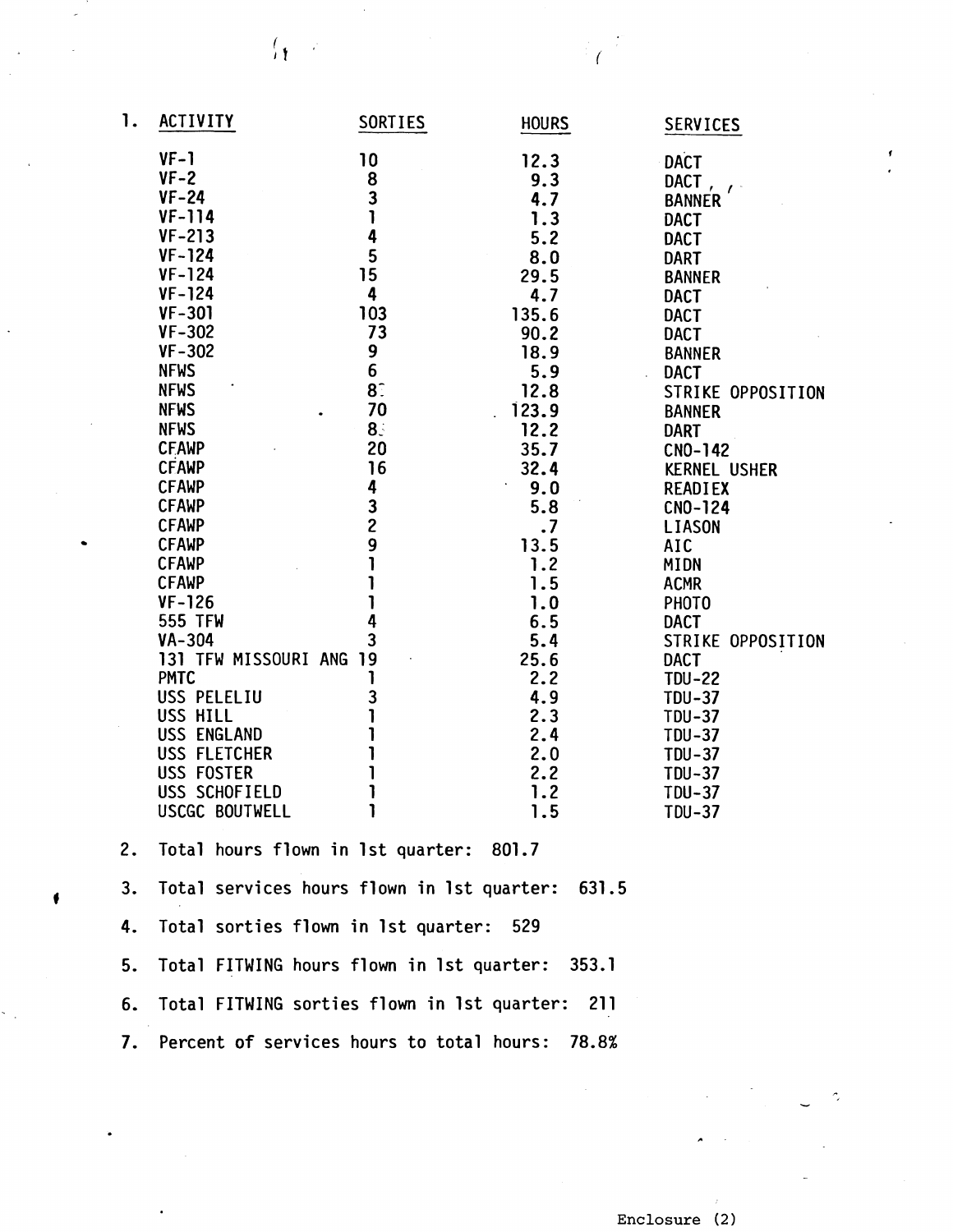| <b>ACTIVITY</b>  | <b>SORTIES</b>          | <b>HOURS</b> | <b>SERVICES</b>                             |
|------------------|-------------------------|--------------|---------------------------------------------|
| $VF-301$         | 41                      | 50.9         | <b>DACT</b>                                 |
| $VF-302$         | 98                      | 123.0        | <b>DACT</b>                                 |
| $VF-51$          | 11                      | 13.1         | $\mathbf{D}\mathbf{A}\mathbf{C}\mathbf{T}'$ |
| $VF-111$         | $\overline{\mathbf{2}}$ | 2.8          | <b>DACT</b>                                 |
| VF-202           | 91                      | 91.3         | <b>DACT</b>                                 |
| $VF-124$         | $\mathbf{z}$            | 2.6          | <b>DACT</b>                                 |
| <b>NFWS</b>      | $\ddot{\bf 4}$          | 5.1          | <b>DACT</b>                                 |
| <b>CRTSW</b>     | $\mathbf{1}$            | 1.0          | <b>DACT</b>                                 |
| 563 TFS          | $\overline{\mathbf{3}}$ | 3.2          | <b>DACT</b>                                 |
| $VF-124$         | 12                      | 24.8         | <b>BANNER</b>                               |
| $VF-114$         | 73                      | 121.0        | <b>BANNER</b>                               |
| $VF-213$         | 55                      | 97.8         | <b>BANNER</b>                               |
| $VF-111$         | 5                       | 8.2          | <b>BANNER</b>                               |
| $VF-1$           | ı                       | 2.0          | <b>BANNER</b>                               |
| $VF-2$           | $\mathbf{1}$            | 2.5          | <b>BANNER</b>                               |
| VF-302           | 6                       | 10.7         | <b>BANNER</b>                               |
| $VF-124$         | 10                      | 16.1         | <b>DART</b>                                 |
| <b>NFWS</b>      | $\mathbf 1$             | 1.4          | <b>DART</b>                                 |
| $VF-124$         | 2                       | 5.3          | <b>TANKER</b>                               |
| $VF-51$          | $\mathbf{1}$            | 2.0          | <b>TANKER</b>                               |
| $VF-2$           | $\overline{\mathbf{c}}$ | 4.8          | AQM                                         |
| <b>CFAWP</b>     | $\mathbf{1}$            | 2.5          | AQM                                         |
| <b>CFAWP</b>     | $\overline{\mathbf{c}}$ | 2.6          | <b>ACMR</b>                                 |
| <b>CFAWP</b>     | 11                      | 22.7         | CNO 124                                     |
| <b>CFAWP</b>     | 7                       | 23.4         | CNO 142                                     |
| <b>CFAWP</b>     | 24                      | 46.8         | <b>RUTH AIC</b>                             |
| PMTC             | 4                       | 9.3          | TRACKING                                    |
| 16 TFS           | $\mathbf{2}$            | 3.5          | <b>LIAISON</b>                              |
| <b>VAW 1285</b>  | 8                       | 12.6         | AIC                                         |
| USS RANGER       | 3                       | 5.5          | <b>AAWEX</b>                                |
| USS ENTERPRISE   | 5                       | 10.9         | TDU                                         |
| USS JOUETT       | $\mathbf{1}$            | 2.0          | TDU                                         |
| USS KINKAID      | 3                       | 6.0          | TDU                                         |
| USS HILL         | $\mathbf 1$             | 2.3          | TDU                                         |
| USS REASONER     | $\mathbf{1}$            | 2.0          | TDU                                         |
| USCGC MIDGETT    | 3                       | 5.9          | TDU                                         |
| USCGC MORGENTHAU | $\mathbf{1}$            | 2.3          | TDU                                         |

2. Total hours flown in 2nd quarter: 1039.2 **4**  3. Total services hours flown in 2nd quarter: 749.0 4. Total sorties flown in 2nd quarter: 653 5. Total FITWING hours flown in 2nd quarter: 473.1 6. Total FITWING sorties flown in 2nd quarter: 260 7. Percent of services hours to total hours: 72.1%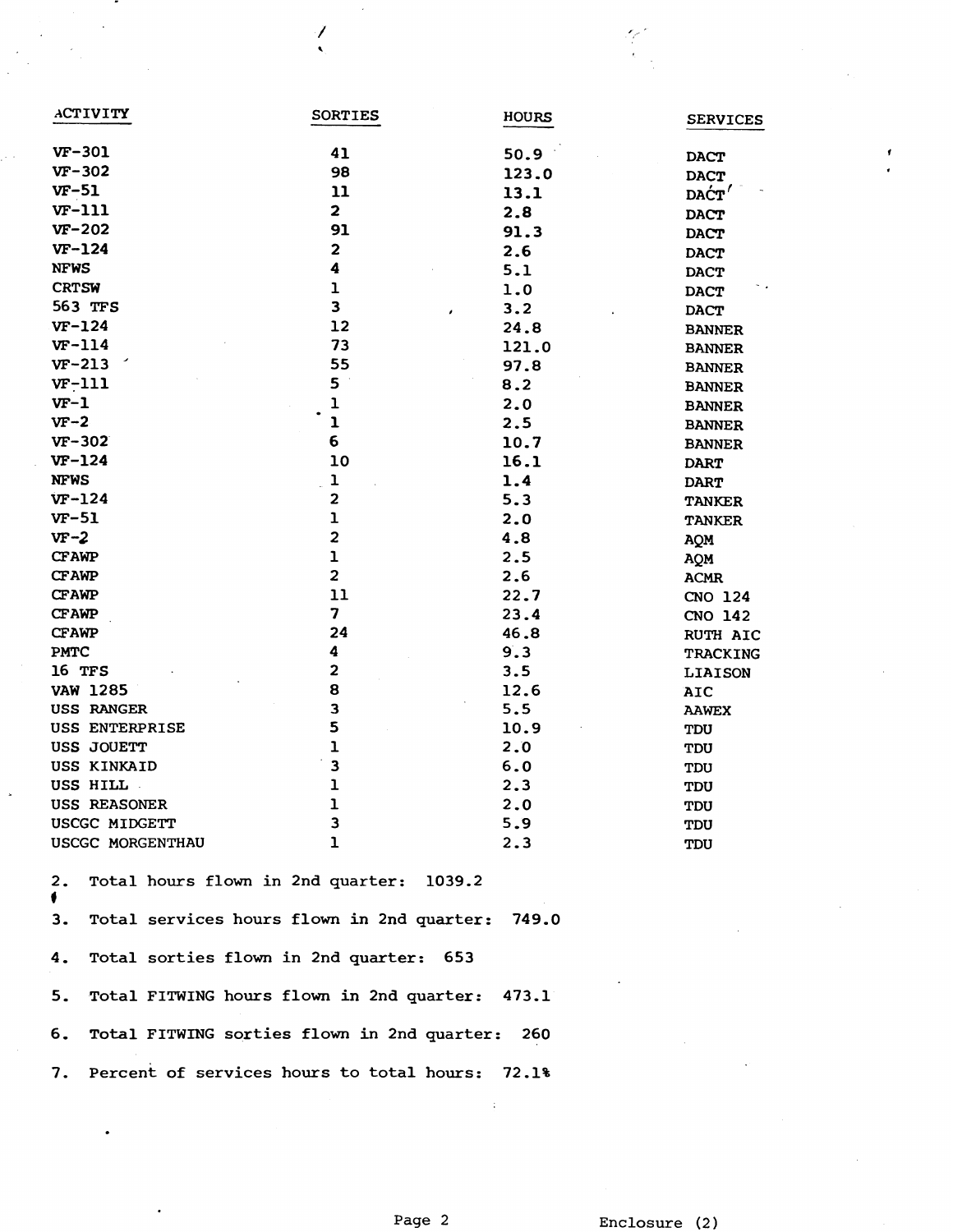| ACTIVITY                       | <b>SORTIES</b>          | <b>HOURS</b> | <b>SERVICES</b>   |
|--------------------------------|-------------------------|--------------|-------------------|
| $VF-301$                       | 81                      | 89.4         | <b>DACT</b>       |
| $VF-302$                       | 56                      | 69.4         | <b>DACT</b>       |
| $VF-51:$                       | 11                      | 15.0         | <b>DACT</b>       |
| <b>VF-51</b>                   | 37                      | 56.8         | <b>BANNER</b>     |
| $VF-111$                       | 3                       | 6.6          | <b>DACT</b>       |
| <b>NFWS</b>                    | 6                       | 10.2         | <b>DACT</b>       |
| <b>NFWS</b>                    | 3                       | 5.5          | <b>BANNER</b>     |
| <b>NFWS</b>                    | 4                       | 5.3          | A-STRIKE          |
| $VF-124$                       | 3                       | 3.3          | <b>TANKER</b>     |
| $VF-124$                       | 11                      | 18.3         | <b>DART</b>       |
| $VF-124$                       | 23                      | 40.5         | <b>BANNER</b>     |
| $VF-124$                       | 14                      | 18.3         | <b>DACT</b>       |
| $VF-114$                       | 1                       | 1.5          | <b>BANNER</b>     |
| $VF-114$                       | 4                       | 5.4          | <b>DACT</b>       |
| $VF-213$                       | 1                       | 1.5          | <b>DACT</b>       |
| $\vee$ VF-211 $\cdot$          | $4^\circ$               | 7.7          | <b>BANNER</b>     |
| $VF-24$                        | $\mathbf{z}$            | 2.3          | <b>DACT</b>       |
| $VF-21$                        | 7                       | 9.1          | <b>DACT</b>       |
| $\mathcal{\mathcal{N}}$ FA-125 | 5                       | 8.0          | <b>BANNER</b>     |
| <b>VFP-63</b>                  | $\overline{\mathbf{c}}$ | 2.6          | <b>DACT</b>       |
| $VS-41$                        | $\overline{\mathbf{c}}$ | 5.3          | <b>TANKER</b>     |
| $VS-29$                        | $\mathbf{1}$            | 2.4          | <b>TANKER</b>     |
| <b>563TFS</b>                  | 8                       | 10.8         | <b>DACT</b>       |
| 555TFW                         | 16                      | 21.1         | <b>DACT</b>       |
| <b>388TFW</b>                  | 78                      | 109.5        | DACT/HILL AFB     |
| $CVM-11$                       | 12                      | 14.4         | <b>DACT</b>       |
| <b>CVW-11</b>                  | $\mathbf{1}$            | 1.8          | <b>DART</b>       |
| $CVM-11$                       | 58                      | 86.3         | DACT FALLON DET   |
| $CVM-11$                       | ۰<br>1                  | 1.5          | <b>BANNER</b>     |
| <b>CVW-11</b>                  | 4                       | 5.0          | STRIKE OPPOSITION |
| <b>PMTC</b>                    | 1                       | 1.8          | <b>TRACKING</b>   |
| <b>PMTC</b>                    | $\overline{\mathbf{2}}$ | 4.2          | TDU               |
| F-18 OP EVAL                   | 6                       | 11.0         | <b>BANNER</b>     |
| $CNO-142$                      | 4                       | 8.0          | TDU               |
| READIEX 4-82                   | 4                       | 8.6          | TDU               |
| READIEX 5-82                   | 5                       | 8.6          | <b>TDU</b>        |
| <b>CFAWP</b>                   | 3                       | 3.7          | <b>RIMPAC</b>     |
| <b>CFAWP</b>                   | $\overline{\mathbf{c}}$ | 2.0          | <b>TANKER</b>     |
| <b>CFAWP</b>                   | 6                       | 16.8         | $CNO-142$         |
| <b>CFAWP</b>                   | $\overline{\mathbf{c}}$ | 4.0          | PILOT FERRY       |
| <b>CFAWP</b>                   | 6                       | 10.7         | READIEX RAID      |
| <b>CFAWP</b>                   | $\overline{\mathbf{c}}$ | 4.4          | READIEX TDU       |
| <b>CFAWP</b>                   | $\mathbf{1}$            | 1.8          | MIDDIE FAM        |
| USS COOKE                      | 1                       | 2.0          | <b>TDU</b>        |
| USS CUSHING                    | $\mathbf{1}$            | 2.0          | <b>TDU</b>        |
| USS ELLIOT                     | $\mathbf{1}$            | 2.3          | TDU               |
| USS ENTERPRISE                 | $\mathbf{2}$            | 5.1          | <b>TDU</b>        |
| USS HULL                       | $\mathbf{1}$            | 2.3          | TDU               |
| USS LANG                       | $\mathbf{1}$            | 2.5          | TDU               |
| USS LEAHY                      | $\overline{\mathbf{c}}$ | 3.6          | TDU               |
| USS ROBINSON                   | $\overline{2}$          | 4.2          | TDU               |
| USS SACRAMENTO                 | $\overline{\mathbf{4}}$ | 8.4          | TDU               |
| USCGC MELLON                   | $\mathbf{1}$            | 2.0          | <b>TDU</b>        |

 $\mathcal{L}$ 

 $\hat{\mathcal{A}}$ 

**Enclosure** (2 )

 $\ddot{\cdot}$ 

Ž.

 $\frac{1}{4}$  .

 $\pmb{\epsilon}$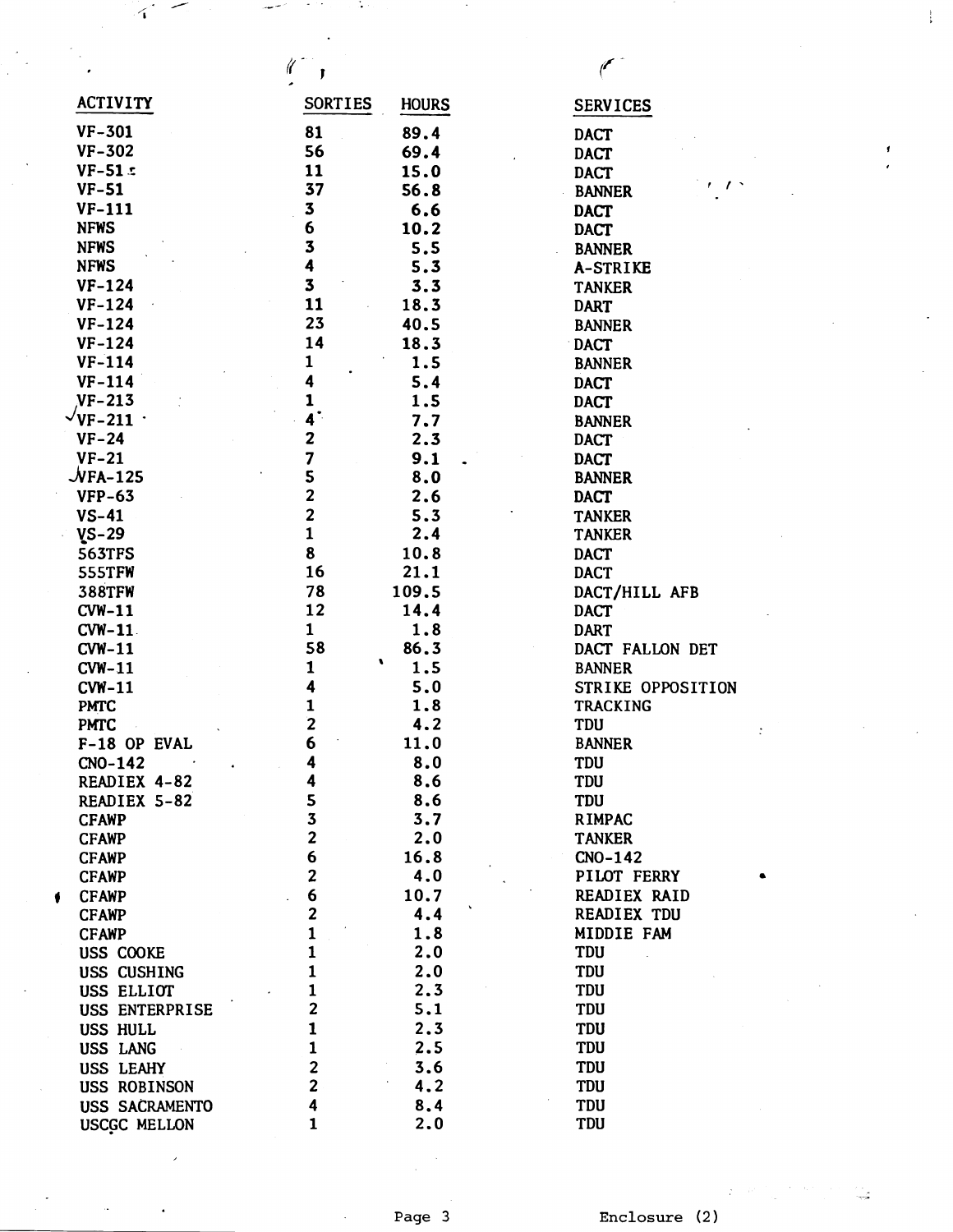| $\mathcal{L}_{\bullet}$ |                                               |       |             |
|-------------------------|-----------------------------------------------|-------|-------------|
|                         | 1. Total hours flown in 3rd Quarter           | 920.4 |             |
|                         | 2. Total service hours flown in 3rd Quarter   | 754.8 |             |
|                         | 3. Total sorties flown in 3rd Quarter         | 641   | $\cdot$ 1.1 |
|                         | 4. Total FITWING hours flown in 3rd Quarter   | 596   |             |
|                         | 5. Total FITWING sorties flown in 3rd Quarter | 382   |             |
|                         | 6. Percent of service hours to total hours    | 82%   |             |

ż

76

 $\pmb{\theta}$ 

**Enclosure** (2)

-

 $\ddot{\cdot}$ 

**2 Page 4**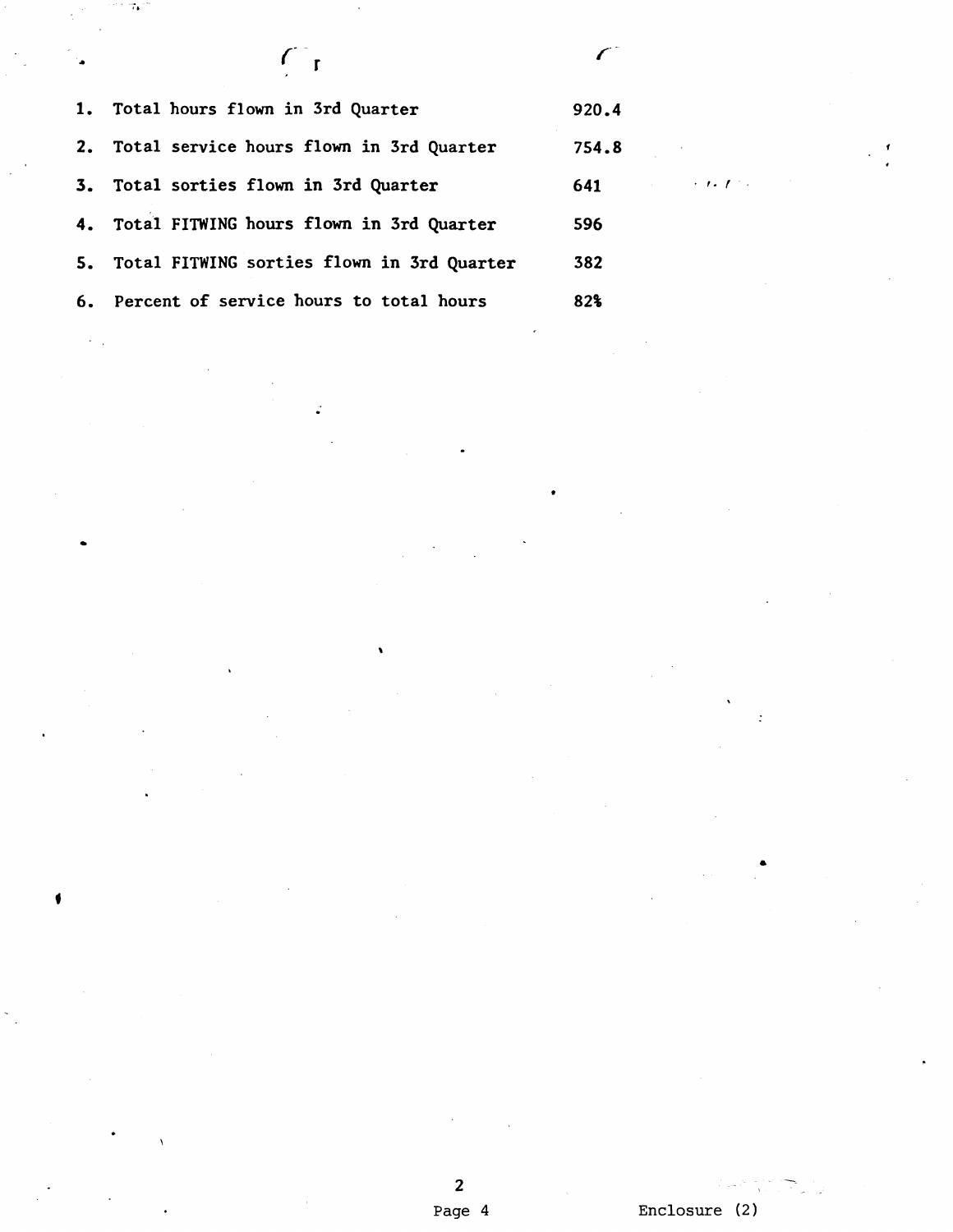

### DEPARTMENT OF THE NAVY FLEET COMPOSITE SQUADPON THIRTEEN NAVAL AIR STATION MIRAMAR

IN REPLY REFER TO  $VC-13:100;161$ <br>5312  $555$ Ser

OCT 0'4 1982

Commanding Officer From: To: Commander, Reserve Tactical Support Wing

Aircraft Services and Personnel Augmentation Report (Report Symbol'  $Subj:$ CNAVRES 5312-1)

(a) CNAVRESINST 5312.5B  $Ref:$ 

1. In accordance with reference (a), VC-13 Aircraft Services for 4th Quarter FY-82 is submitted.

|   | ACTIVITY                                  | SORTIES                 | <b>HOURS</b> | <b>SERVICES</b>              |
|---|-------------------------------------------|-------------------------|--------------|------------------------------|
|   | $VF-301$                                  | 42                      | 52.3         | DACT                         |
|   | $VF-302$                                  | 25                      | 31.6         | DACT                         |
|   | $VF-51$                                   | 9                       | 10.4         | DACT                         |
|   | $vr-111$                                  | 3                       | 4.7          | DACT                         |
|   | $VF-124$                                  | 20                      | 21.9         | DACT                         |
|   | $VF-124$                                  | 18                      | 30.9         | DART                         |
|   | $VF-124$                                  | 10                      | 19.9         | <b>BANNER</b>                |
|   | $VF-124$                                  | ı                       | 1.8          | TANKER                       |
|   | $VF-114$                                  | ı                       | 1.1          | <b>DACT</b>                  |
|   | $VF-213$                                  | $\overline{\mathbf{c}}$ | 3.4          | DART.                        |
|   | $VF-211$                                  | $\mathbf 1$             | 1.9          | <b>BANNER</b>                |
|   | $VF-24$                                   | 4                       | 7.8          | <b><i>BANNER</i></b>         |
|   | $VFA-125$                                 | 11                      | 17.6         | <b>BANNER</b>                |
|   | $yx-4/5$                                  | 47                      | 83.0         | F-18 OPEVAL, FALLON          |
|   | $vx-4/5$                                  | 38                      | 49.7         | F-18 OPEVAL, YUMA            |
|   | 57th TFW                                  | $\overline{2}$          | 3.2          | DET LIASON                   |
|   | $VF-1285$                                 | 61                      | 87.7         | DACT                         |
|   | $CVM-11$                                  | 4                       | 7.7          | EANNER                       |
|   | $CVM-11$                                  | 4                       | 6.7          | STRIKE OPPOSITION            |
|   | $CVM-11$                                  | 7                       | 8.1          | DACT                         |
|   | PMTC                                      | 12                      | 15.7         | AQM                          |
|   | 64th/65th AGGRESSORS                      | 60                      | 61.7         | NELLIS DACT                  |
| f | COMFIT                                    | ı                       | 1.9          | YUMA DET LIASON              |
|   | <b>COMFIT</b>                             | 12                      | 16.9         | MIDDIE FAM                   |
|   | COMFIT                                    | 4                       | 4.5          | ACMR SUPPORT                 |
|   | COMFIT                                    | $\overline{a}$          | 2.8          | ABBOTTSFORD AIRSHOW          |
|   | <b>COMFIT</b>                             | 5                       | 10.9         | NORAD EX                     |
|   | 555TFW                                    | $\overline{c}$          | 2.0          | <b>DACT</b>                  |
|   | $CVM-14$                                  | $\overline{c}$          | 3.2          | DART                         |
|   | REDIEX 5-82                               | ı                       | 2.2          | TDU                          |
|   | REDIEX                                    | $\overline{c}$          | 3.9          | TDU                          |
|   | <b>NFWS</b>                               | 12                      | 12.7         | DACT                         |
|   | <b>NFWS</b>                               | 30                      | 30.8         | ADVERSARY TRAINING & SUPPORT |
|   | USS CALLAHAN                              | 4                       | 8.5          | TDU                          |
|   | USS. CORAL SEA                            | 7                       | 13.8         | TDU                          |
|   | USS DECATUR                               | ı                       | 1.8          | TDU                          |
|   | USS HEWITT                                | ı                       | 2.0          | TDU                          |
|   | USS GRAY<br>11ND-RON-5216/130 (REV. 2-78) | 1                       | 2.3          | TDU                          |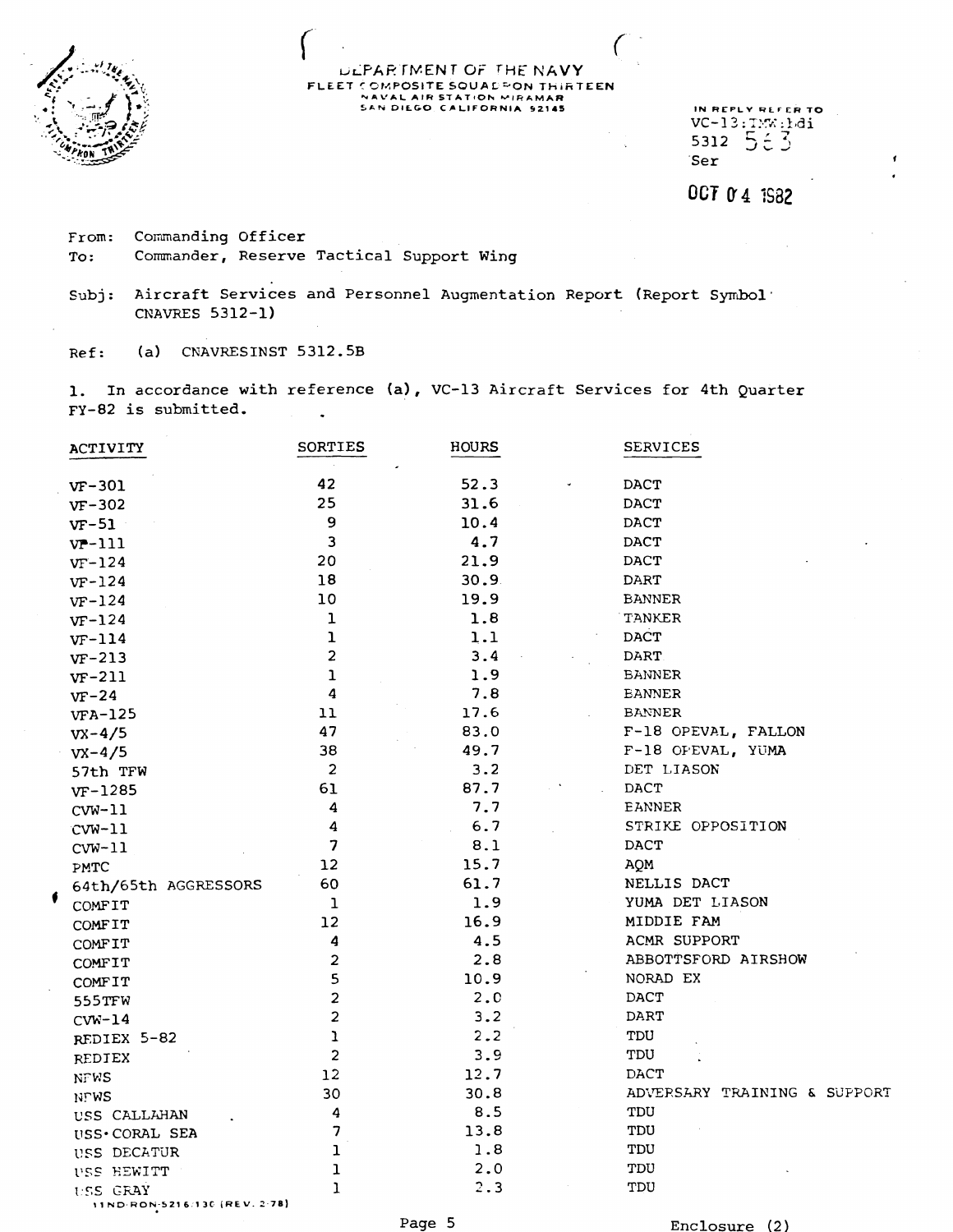| USS HOPNE       | 3 | 6.2  | TDU            |
|-----------------|---|------|----------------|
| USS CUSHING     |   | 1.8  | TDU            |
| USS KINCAID     |   | 2.2  | TDU            |
| USS ENTERPRISE  | 4 | 7.7  | TDU            |
| USS ELLIOT      |   | 2.4  | TDU            |
| USS HULL        |   | 1.9  | <b>TDU</b>     |
| USS SACRAMENTO  |   | 1.8  | TDU            |
| USS REASONER    |   | 4.5  | TDU            |
| USS ROARKE      |   | 2.4  | TDU            |
| USS J.P. JONES  |   | 2.0  | TDU            |
| USS RUSH        |   | 2.2  | TDU            |
| USS HEPBURN     |   | 2.3  | TDU            |
| USS FANNING     |   | 2.3  | TDU            |
| NAS MIRAMAR     | 2 | 5.6  | <b>SUPPORT</b> |
| COMDESRON SEVEN | 4 | 7.2  | TDU            |
| REDIEX 5-82     | 8 | 10.9 | RAID/STRIKE    |
|                 |   |      |                |

**1.** TOTAL HOURS FLOWN **4th**  QUARTER: 908.3

**2.** TOTAL SERVICE HOURS FLOWN **4th** QUARTER: **712.4** 

**3. TOTAL SORTIES FLOWN 4th QUARTER: 624** 

 $4.$ TOTAL FITWING HOURS FLOWN 4th QUARTER: 628.5

5. TOTAL FITk?ING SORTIES FLOWN 4th QUARTER: **433** 

**6.** PERCENT OF SERVICE HOURS TO TOTAL HOURS: 78%<br> $T. \frac{1}{2} \left( \frac{1}{2} \right)$ 

Copy to: COMNAVAIRESFOR NARU NORTH ISLAND COMNAVAIRPAC (Code 02) COMFITAEWWINGPAC (CODE 31) NAVAIRESCEN MIRAMAR

**I**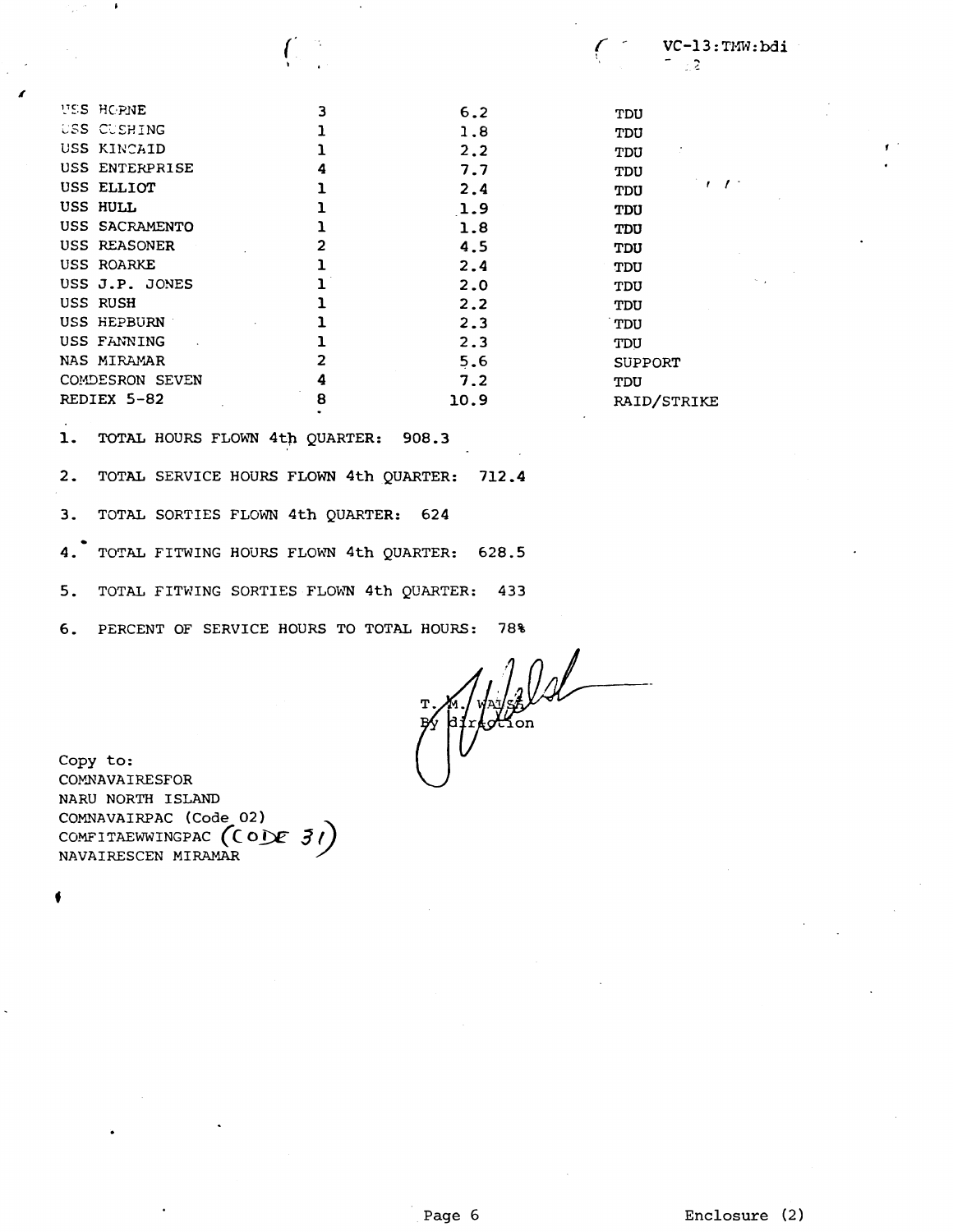#### VC-13 SOUADRON HISTORY

Fleet Composite Squadron THIRTEEN (VC-13) was commissioned at New Orleans on 1 September 1973. Initially VC-13 operated the F-8H Crusader with a complement of 17 officers and 127 enlisted men, former members of the two decommissioned New Orleans Anti-Submarine Fighter Squadrons, VSF-76 and VSF-86. In April 1974, the squadron transitioned to the single-seat A4L Skyhawk. As the demand for the services of VC-13 increased, the squadron began operating more detachments on the West Coast. Finally, in February 1976, VC-13 was permanently assigned NAS Miramar. During the Summer and Fall of 1976, the squadron transitioned to the TA4J Skyhawk, significantly increasing its support capabilities.

The "Fighting Saints" of VC-13 provide the finest, most varied airborne services available to surface and air units of the U. S. Armed Forces. In addition to the traditional target presentation mission flown by other composite squadrons, VC-13, utilizing the work horse A-4 "Skyhawk" series aircraft, provides realistic hands-on-hardware air combat readiness practice for units as diverse as the CNO AEGIS Project, the U. S. Navy and Air Force Fighter Weapons School, Fighter Squadrons of the Navy, Marine Corps and Air Force, as well as countless ship and shore units from coast to coast and Canada. VC-13, has provided these services in a timely and professional manner and' has flown accident free since its commissioning in 1973.

Fleet Composite Squadron THIRTEEN is currently commanded by CDR Michael R. Scott and has a complement of 18 officers, 190 enlisted and 12 TA4J Skyhawks.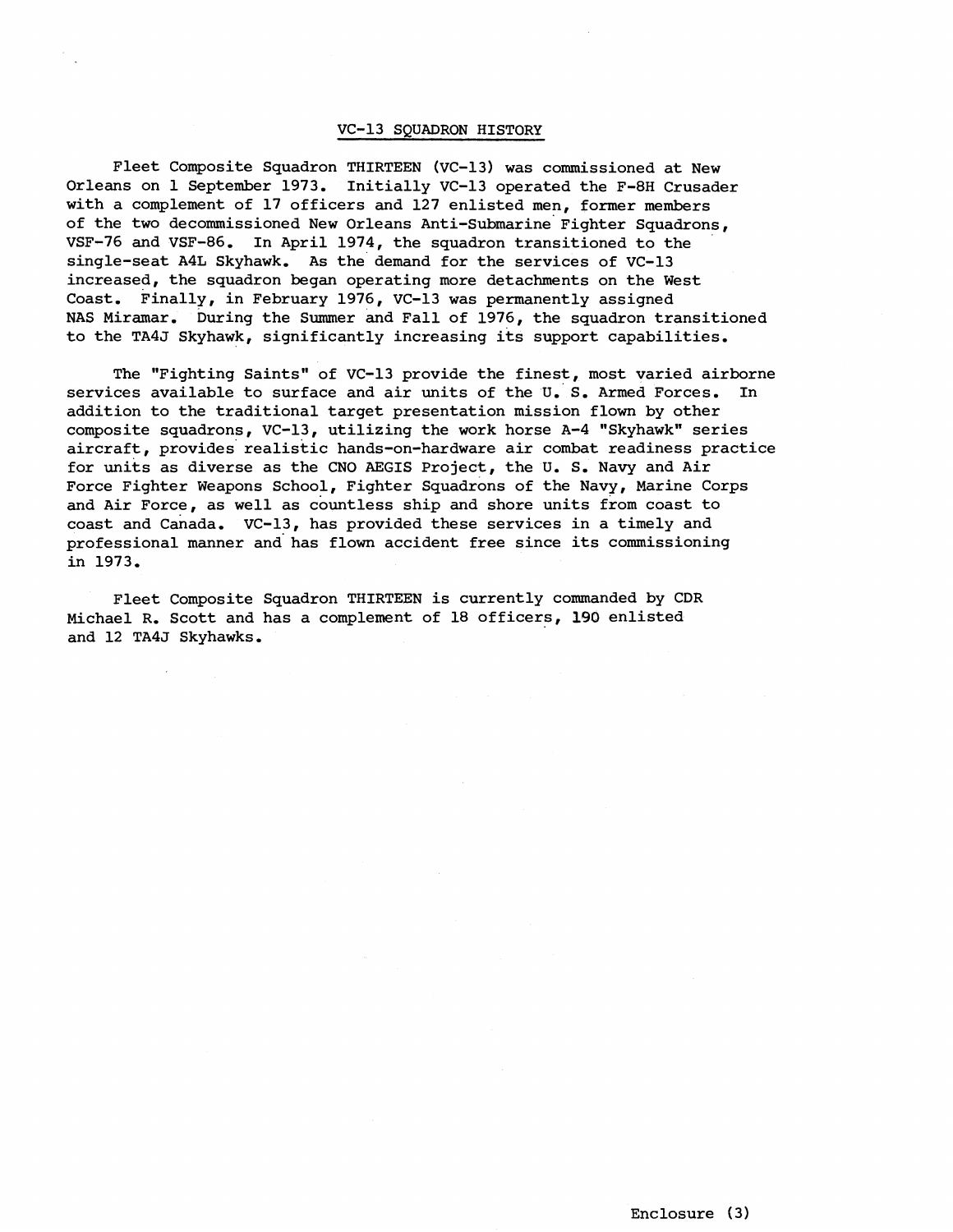

**'P** ., **DEPARTMENT OF THE NAVY FLEET COMPOSITE SQUADRON THIRTEEN NAVAL AIR STATION MlRAMAR**  SAN DIEGO, CALIFORNIA 92145 **IN REPLY REFER TO:** 

198 L

VC-13 :MPR: jh 5750 Ser: 522 SEP 30 1983

- From: Commanding Officer, Fleet Composite Squadron THIRTEEN<br>To: Chief of Naval Operations (OP-05D2)
- Subj: Command History (OPNAV Report 5740-1)
- Ref: (a) CNO 1tr OP-09D2 ser 313 of 6 SEP 83<br>(b) OPNAVINST 5750.15C OPNAVINST 5750.15C
- Encl: (1) Operations Fact Sheet, Calendar Year 1982  $(2)$ Aircraft Services Report, Calendar Year 1982  $(3)$ Squadron History

1. Reference (a) stated that command history for VC-13 had not been received for calendar year 1982. A command history for Fiscal Year 1982 was submitted in error according to reference  $(b)$ .

2. In response to reference (a), the following information is submitted:

a. Command Organization. During the period 1 January 1982 to 31 December 1982, Fleet Composite Squadron THIRTEEN was commanded by  $\texttt{CDR}$  Jere R. RIVERS, USNR-R and by  $\texttt{CDR}$  Michael R. SCOTT, USNR-R. The TAR Officers-in-Charge were CDR Walter VANDIVORT, USNR and LCDR Michael P. RISHEL, USNR.

b. Summary of Operations. A complete summary of services provided by the command is documented in enclosures (1) and (2).

M. P. RISHEL By direction

Copy to: Director of Naval History (OP-09BH)

 $M^{1/2}$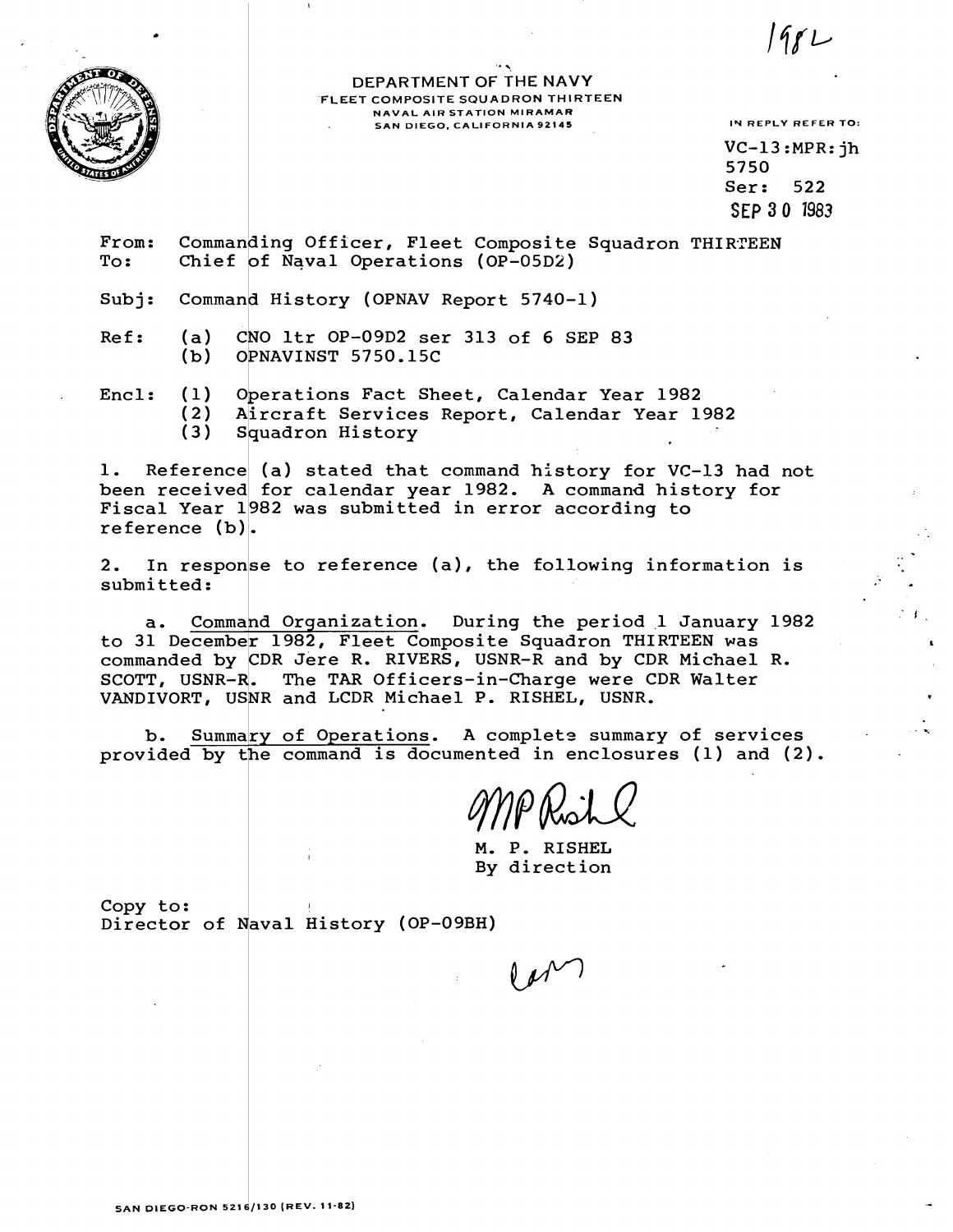### OPERATIONS FACT SHEET CALENDAR YEAR 1982

 $\hat{\mathbf{p}}_i$  and  $\hat{\mathbf{p}}_i$  and  $\hat{\mathbf{p}}_i$ 

 $\Delta \sim 1$ 

OPERATIONS 1 JAN 82 - 31 DEC 82

- $I.$ FLEW 3,742 HOURS - 100% OF PROGRAM
- II. 2,447 SORTIES
- III. 78% OF FLIGHT HOURS IN SUPPORT OF FORTY-FIVE MAJOR SURFACE COMBATANTS AND THIRTY-FIVE SOUADRONS OF THE NAVY, AIRFORCE, AND MARINES (ACTIVE AND RESERVE).
- IV. 43% OF FLIGHT HOURS IN DIRECT SUPPORT OF NAVAL RESERVE TRAINING AND READINESS.
- SURPASSED A MILESTONE OF 20,000 ACCIDENT FREE HOURS. V.
- VI. DETACHMENTS: 12 DETS, 964 HOURS, 696 SORTIES, 33% OF SERVICE HOURS.

| <b>LOCATION</b>   | DATES         | <b>MISSION/HOST</b> | FLT HOURS/SORTIES |
|-------------------|---------------|---------------------|-------------------|
| NAF FL CENTRO     | 17-29 JAN     | A-A GUNS/VF-114     | 116/65            |
| NAF EL CENTRO     | 01-11 FEB     | A-A GUNS/VF-213     | 87/49             |
| MCAS YUMA         | 15-26 FEB     | DACT/VF-202         | 94/90             |
| NAF EL CENTRO     | 17-24 APR     | A-A GUNS/VF-51      | 57/37             |
| MCAS YUMA         | 26-30 APR     | DACT/VF-301         | 55/55             |
| <b>HILL AFB</b>   | 01-15 MAY     | DACT/388TFW         | 110/78            |
| NAS FALLON        | 10-18 JUN     | DACT/CVW-11         | 86/58             |
| NAS FALLON        | 07-21 AUG     | $F-18$ OPEVAL/VX-4  | 83/47             |
| MCAS YUMA         | $01 - 08$ SEP | F-18 OPEVAL/VX-4    | 49/36             |
| NEILIS AFB        | 17-25 SEP     | DACT/64TFS          | 62/60             |
| NAS KEY WEST      | 22-30 OCT     | DACT/VF-201         | 129/85            |
| <b>NAS FALLON</b> | $12-19$ NOV   | $CW-7$              | 36/36             |

Enclosure (1)

 $\sim$   $\alpha$ 

 $\sim$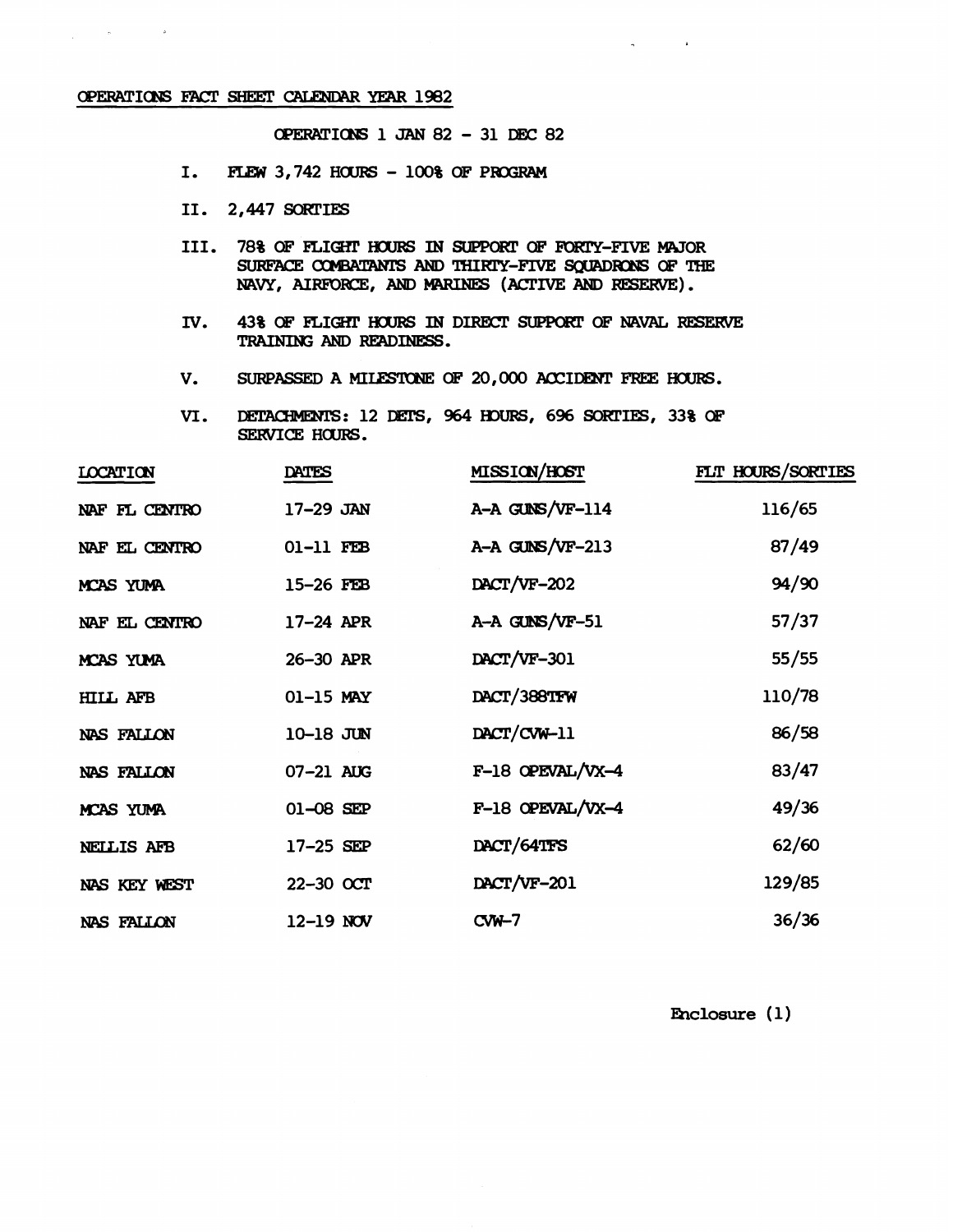# AIRCRAFT SERVICES JAN-MAR 1982

 $\sim 10$ 

 $\mathbf{r} = \mathbf{r} \times \mathbf{r}$  , where  $\mathbf{r}$ 

# $(2ND$  QTR FY 82)

| ı. | <b>ACTIVITY</b>   | <b>SORTIES</b>          | <b>HOURS</b>      | <b>SERVICES</b> |
|----|-------------------|-------------------------|-------------------|-----------------|
|    | VF-301            | 41                      | 50.9              | <b>DACT</b>     |
|    | <b>VF-302</b>     | 98                      | 123.0             | <b>DACT</b>     |
|    | <b>VF-51</b>      | 11                      | 13.1              | <b>DACT</b>     |
|    | <b>VF-111</b>     | 2 <sup>1</sup>          | 2.8               | <b>DACT</b>     |
|    | <b>VF-202</b>     | 91                      | 91.3              | <b>DACT</b>     |
|    | <b>VF-124</b>     | $\overline{2}$          | 2.6               | <b>DACT</b>     |
|    | <b>NFWS</b>       | $\overline{\mathbf{4}}$ | 5.1               | DACT            |
|    | <b>CRTSW</b>      | $\mathbf{1}$            | 1.0               | <b>DACT</b>     |
|    | 563 TES           | $\overline{\mathbf{3}}$ | 3.2               | <b>DACT</b>     |
|    | $VF-124$          | 12                      | 24.8              | <b>BANNER</b>   |
|    | $VF-114$          | 73                      | 121.0             | <b>BANNER</b>   |
|    | $VF-213$          | 55                      | 97.8              | <b>BANNER</b>   |
|    | <b>VF-111</b>     | 5                       | 8.2               | <b>BANNER</b>   |
|    | $VF-1$            | $\mathbf{1}$            | 2.0               | <b>BANNER</b>   |
|    | $VF-2$            | $\mathbf{1}$            | 2.5               | <b>BANNER</b>   |
|    | <b>VF-302</b>     | 6                       | 10.7 <sup>°</sup> | <b>BANNER</b>   |
|    | $VF-124$          | 10                      | 16.1              | <b>DART</b>     |
|    | <b>NFWS</b>       | $\mathbf{1}$            | 1.4               | <b>DART</b>     |
|    | $VF-124$          | $\overline{2}$          | 5.3               | <b>TANKER</b>   |
|    | <b>VF-51</b>      | $\mathbf{1}$            | 2.0               | <b>TANKER</b>   |
|    | $VF-2$            | $\overline{2}$          | 4.8               | <b>TANKER</b>   |
|    | <b>CFAWP</b>      | $\mathbf{1}$            | 2.5               | AQM             |
|    | <b>CFAWP</b>      | $\overline{2}$          | 2.6               | <b>AQM</b>      |
|    | <b>CFAWP</b>      | $\overline{2}$          | 2.5               | <b>ACMR</b>     |
|    | <b>CFAWP</b>      | 11                      | 22.7              | CNO 124         |
|    | <b>CFAWP</b>      | $\overline{7}$          | 23.4              | CNO 124         |
|    | <b>CFAWP</b>      | 24                      | 46.8              | <b>RUTH AIC</b> |
|    | <b>PMTC</b>       | $\overline{\mathbf{4}}$ | 9.3               | <b>TRACKING</b> |
|    | 16 TFS            | $\overline{\mathbf{2}}$ | 3.5               | <b>LIAISON</b>  |
|    | <b>VAW 1285</b>   | 8                       | 12.6              | <b>AIC</b>      |
|    | <b>USS RANGER</b> | 3                       | 5.5               | <b>AAWEX</b>    |
|    | USS ENTERPRISE    | 5                       | 10.9              | TIU             |
|    | USS JODETT        | $\mathbf{1}$            | 2.0               | TDU             |
|    | USS KINKAID       | 3                       | 6.0               | TDU             |
|    | USS HILL          | $\mathbf{1}$            | 2.3               | TIU             |
|    | USS REASONER      | $\mathbf{1}$            | 2.0               | TIU             |
|    | USCGC MIDGETT     | 3                       | 5.9               | TIU             |
|    | USCGC MORGENTHAU  | $\mathbf{1}$            | 2.3               | TDU             |

2. Total hours flown in 2nd quarter: 1039.2

3. Total services hours flown in 2nd quarter: 749.0

4. Total sorties flown in 2nd quarter: 653

5. Percent of services hours to total hours: 72.1%

Enclosure (2)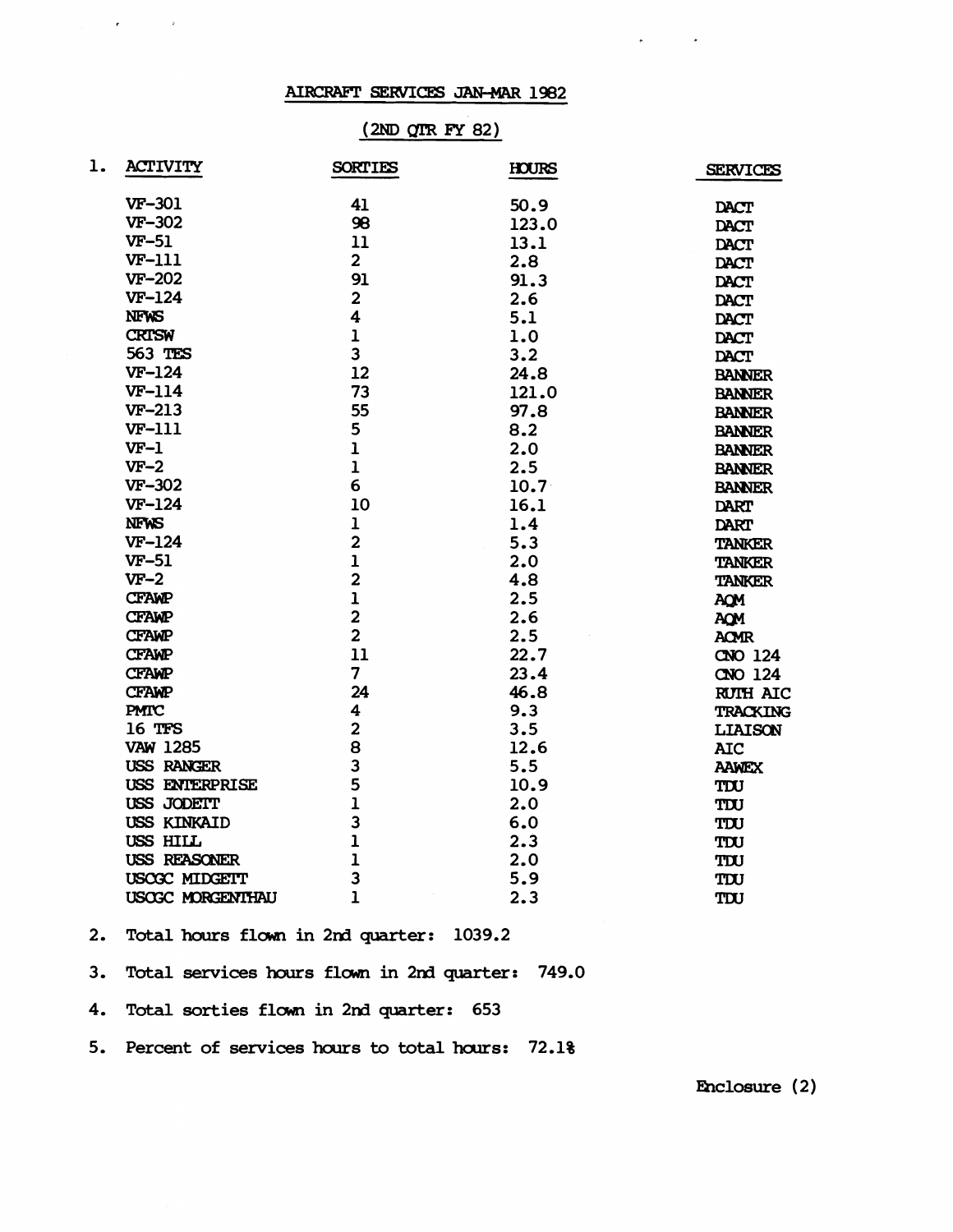| 6. | <b>ACTIVITY</b> | <b>SORTIES</b>          | <b>HOURS</b> | <b>SERVICES</b>   |
|----|-----------------|-------------------------|--------------|-------------------|
|    | <b>VF-301</b>   | 81                      | 89.4         | DACT              |
|    | <b>VF-302</b>   | 56                      | 69.4         | <b>DACT</b>       |
|    | $VF-51$         | 11                      | 15.0         | <b>DACT</b>       |
|    | $VF-51$         | 37                      | 56.8         | <b>BANNER</b>     |
|    | <b>VF-111</b>   | 3                       | 6.6          | <b>DACT</b>       |
|    | <b>NFWS</b>     | 6                       | 10.2         | <b>DACT</b>       |
|    | <b>NFWS</b>     | 3                       | 5.5          |                   |
|    | <b>NFWS</b>     | 4                       | 5.3          | <b>BANNER</b>     |
|    | $VF-124$        | 3                       | 3.3          | A-STRIKE          |
|    | $VF-124$        | 11                      |              | <b>TANKER</b>     |
|    | $VF-124$        | 23                      | 18.3         | <b>DART</b>       |
|    | $VF-124$        |                         | 40.5         | <b>BANNER</b>     |
|    |                 | 14                      | 18.3         | <b>DACT</b>       |
|    | <b>VF-114</b>   | $\mathbf 1$             | 1.5          | <b>BANNER</b>     |
|    | <b>VF-114</b>   | 4                       | 5.4          | <b>DACT</b>       |
|    | VF-213          | $\mathbf{1}$            | 1.5          | <b>DACT</b>       |
|    | VF-211          | $\overline{\mathbf{4}}$ | 7.7          | <b>BANNER</b>     |
|    | $VF-24$         | $\overline{2}$          | 2.3          | <b>DACT</b>       |
|    | $VF-21$         | 7                       | 9.1          | <b>DACT</b>       |
|    | <b>VFA-125</b>  | $\frac{5}{2}$           | 8.0          | <b>BANNER</b>     |
|    | <b>VFP-63</b>   |                         | 2.6          | <b>DACT</b>       |
|    | $VS-41$         | $\overline{2}$          | 5.3          | <b>TANKER</b>     |
|    | $VS - 29$       | $\mathbf{1}$            | 2.4          | <b>TANKER</b>     |
|    | <b>563TFS</b>   | 8                       | 10.8         | <b>DACT</b>       |
|    | 555TFW          | 16                      | 21.1         | <b>DACT</b>       |
|    | 388TFW          | 78                      | 109.5        | DACT/HILL AFB     |
|    | $CVM-11$        | 12                      | 14.4         | DACT              |
|    | CWH11           | $\mathbf{1}$            | 1.8          | <b>DART</b>       |
|    | $CW-11$         | 58                      | 86.3         | DACT FALLON DET   |
|    | $CW-11$         | ı                       | 1.5          | <b>BANNER</b>     |
|    | $CW-11$         | $\overline{\mathbf{4}}$ | 5.0          | STRIKE OPPOSITION |
|    | <b>PMTC</b>     | $\overline{\mathbf{1}}$ | 1.8          | <b>TRACKING</b>   |
|    | PMTC            | $\overline{\mathbf{c}}$ | 4.2          | TDU               |
|    | F-18 OP EVAL    | 6                       | 11.0         | <b>BANNER</b>     |
|    | $CDO-142$       | 4                       | 8.0          | TDU               |
|    | READIEX 4-82    | 4                       | 8.6          | TIU               |
|    | READIEX 5-82    | 5                       | 8.6          | TDU               |
|    | <b>CFAWP</b>    | 3                       | 3.7          | <b>RIMPAC</b>     |
|    | <b>CFAWP</b>    | $\overline{\mathbf{2}}$ | 2.0          | <b>TANKER</b>     |
|    | <b>CFAWP</b>    | 6                       | 16.8         | $CD - 142$        |
|    | <b>CFAWP</b>    | $\overline{\mathbf{2}}$ | 4.0          | PILOT FERRY       |
|    | <b>CFAWP</b>    | 6                       | 10.7         | READIEX RAID      |
|    | <b>CFAWP</b>    | $\overline{2}$          | 4.4          | READIEX TDU       |
|    | <b>CFAWP</b>    | ı                       | 1.8          | MIDDIE FAM        |
|    | USS COOKE       | $\mathbf 1$             | 2.0          | TIU               |
|    | USS CUSHING     | $\mathbf{I}$            | 2.0          | TIU               |
|    | USS ELLIOT      | ı                       | 2.3          | TIU               |
|    | USS ENTERPRISE  | $\overline{\mathbf{c}}$ | 5.1          | TIU               |
|    | USS HULL        | ı                       | 2.3          | TIU               |

 $\label{eq:2.1} \frac{1}{\sqrt{2\pi}}\int_{0}^{\pi} \frac{1}{\sqrt{2\pi}}\left(\frac{1}{\sqrt{2\pi}}\right)^{2\pi} \frac{1}{\sqrt{2\pi}}\left(\frac{1}{\sqrt{2\pi}}\right)^{2\pi} \frac{1}{\sqrt{2\pi}}\left(\frac{1}{\sqrt{2\pi}}\right)^{2\pi} \frac{1}{\sqrt{2\pi}}\frac{1}{\sqrt{2\pi}}\frac{1}{\sqrt{2\pi}}\frac{1}{\sqrt{2\pi}}\frac{1}{\sqrt{2\pi}}\frac{1}{\sqrt{2\pi}}\frac{1}{\sqrt{2\pi}}\frac{1$ 

 $2^{\frac{1}{2}}$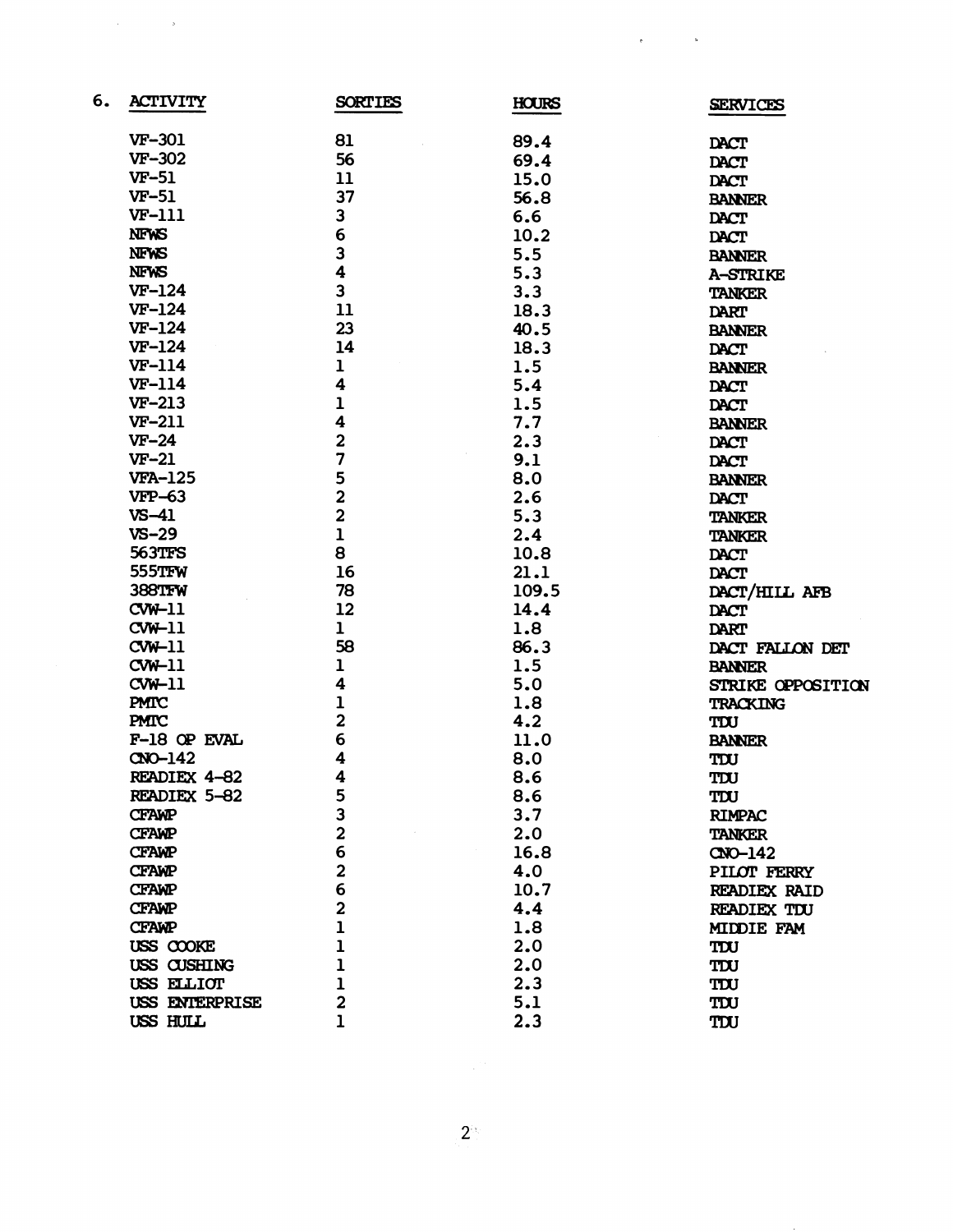|    | USS LANG                                     |   | 2.5 |       | TIU |
|----|----------------------------------------------|---|-----|-------|-----|
|    | USS LEAHY                                    | 2 | 3.6 |       | TDU |
|    | USS ROBINSON                                 | 2 | 4.2 |       | TDU |
|    | USS SACRAMENTO                               | 4 | 8.4 |       | TDU |
|    | USS MELLON                                   |   | 2.0 |       | TDU |
|    | 7. Total hours flown in 3rd quarter:         |   |     | 920.4 |     |
| 8. | Total service hours flown in 3rd quarter:    |   |     | 754.8 |     |
| 9. | Total sorties flown in 3rd quarter:          |   |     | 641   |     |
|    | 10. Percent of service hours to total hours: |   |     | 82%   |     |

 $\label{eq:2.1} \mathcal{E}(\mathcal{E}) = \mathcal{E}(\mathcal{E})$ 

 $\label{eq:2.1} \frac{1}{2} \int_{\mathbb{R}^3} \left| \frac{d\mathbf{x}}{d\mathbf{x}} \right| \, d\mathbf{x} \, d\mathbf{x} \, d\mathbf{x} \, d\mathbf{x} \, d\mathbf{x} \, d\mathbf{x} \, d\mathbf{x} \, d\mathbf{x} \, d\mathbf{x} \, d\mathbf{x} \, d\mathbf{x} \, d\mathbf{x} \, d\mathbf{x} \, d\mathbf{x} \, d\mathbf{x} \, d\mathbf{x} \, d\mathbf{x} \, d\mathbf{x} \, d\mathbf{x} \, d\mathbf{x} \, d\mathbf{x} \,$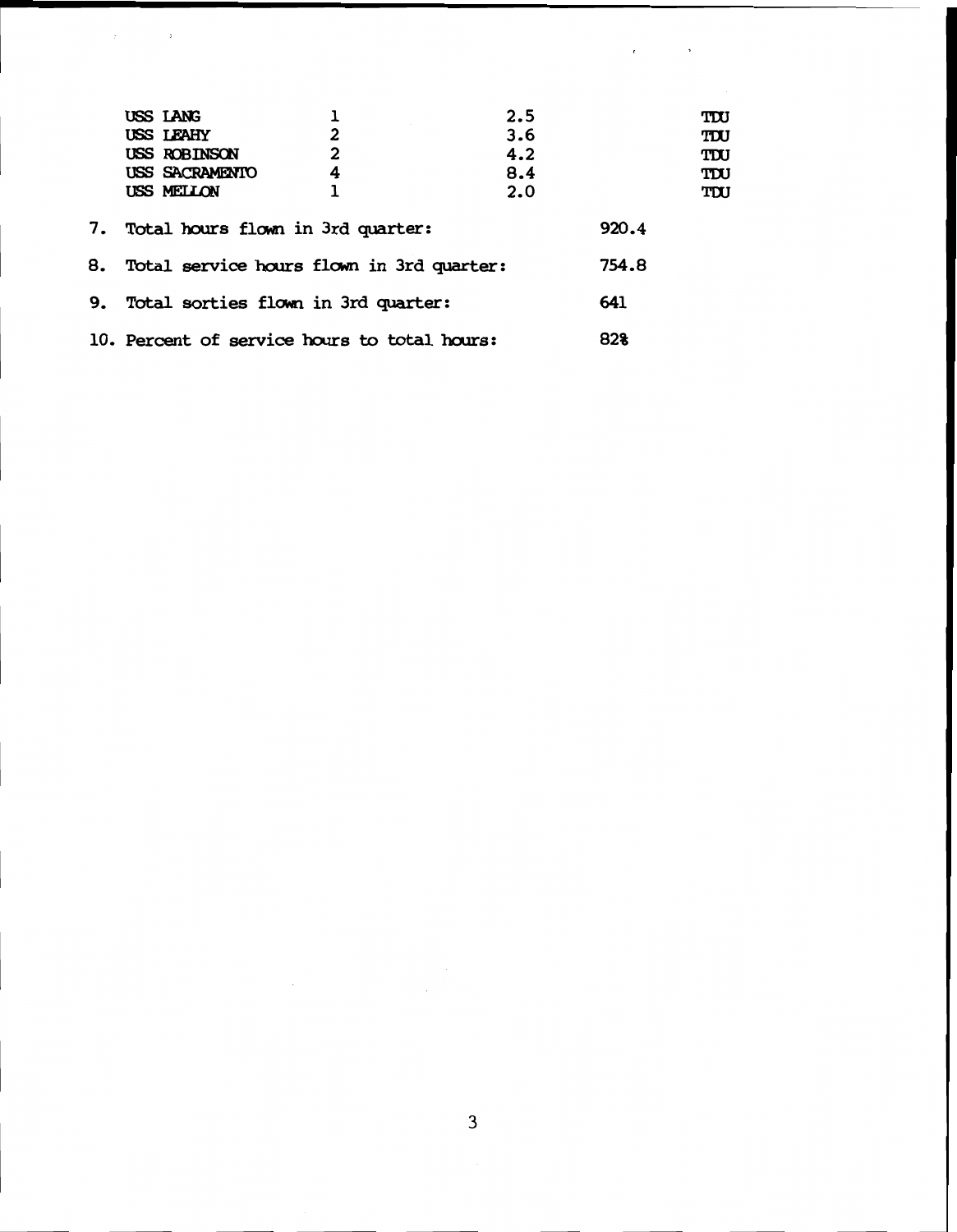| 11. | ACTIVITY             | <b>SORTIES</b>          | <b>HOURS</b> | <b>SERVICES</b>           |
|-----|----------------------|-------------------------|--------------|---------------------------|
|     | <b>VF-301</b>        | 42                      | 52.3         | DACT                      |
|     | <b>VF-302</b>        | 25                      | 31.6         | <b>DACT</b>               |
|     | $VF-51$              | 9                       | 10.4         | DACT                      |
|     | <b>VF-111</b>        | $\overline{\mathbf{3}}$ | 4.7          | <b>DACT</b>               |
|     | $VF-124$             | 20                      | 21.9         | <b>DACT</b>               |
|     | <b>VF-124</b>        | 18                      | 30.9         | DART                      |
|     | $VF-124$             | 10                      | 19.9         | <b>BANNER</b>             |
|     | $VF-124$             | ı                       | 1.8          | <b>TANKER</b>             |
|     | <b>VF-114</b>        | $\mathbf{I}$            | 1.1          | DACT                      |
|     | $VF-213$             | $\overline{2}$          | 3.4          | DART                      |
|     | <b>VF-211</b>        | $\mathbf{I}$            | 1.9          | <b>BANNER</b>             |
|     | $VF-24$              | 4                       | 7.8          | <b>BANNER</b>             |
|     | <b>VFA-125</b>       | 11                      | 17.6         | <b>BANNER</b>             |
|     | $V_{X}-4/5$          | 47                      | 83.0         | F-18 OPEVAL, FALLON       |
|     | $V_{X}-4/5$          | 38                      | 49.7         | F-18 OPEVAL, YUMA         |
|     | 57th TFW             | $\overline{2}$          | 3.2          | DET LIASON                |
|     | VF-1285              | 61                      | 87.7         | <b>DACT</b>               |
|     | $CW-11$              | 4                       | 7.7          | <b>BANNER</b>             |
|     | $CW-11$              | 4                       | 6.7          | STRIKE OPPOSITION         |
|     | $CW-11$              | 7                       | 8.1          | <b>DACT</b>               |
|     | <b>PMTC</b>          | 12                      | 15.7         | AQM                       |
|     | 64th/65th AGGRESSORS | 60                      | 61.7         | NELLIS DET                |
|     | <b>COMFIT</b>        | 1                       | 1.9          | YUMA DET LIASON           |
|     | <b>COMFIT</b>        | 12                      | 16.9         | MIDDIE FAM                |
|     | <b>COMFIT</b>        | 4                       | 4.5          | ACMR SUPPORT              |
|     | <b>COMFIT</b>        | $\overline{\mathbf{c}}$ | 2.8          | ABBOTTSFORD AIRSHOW       |
|     | <b>COMFIT</b>        | 5                       | 10.9         | NORAD EX                  |
|     | 555TFW               | $\overline{2}$          | 2.0          | DACT                      |
|     | $CW-14$              | $\overline{2}$          | 3.2          | <b>DART</b>               |
|     | READIEX 5-82         | $\overline{1}$          | 2.2          | TIU                       |
|     | <b>READIEX</b>       | $\overline{\mathbf{2}}$ | 3.9          | TDU                       |
|     | <b>NFWS</b>          | 12                      | 12.7         | <b>DACT</b>               |
|     | <b>NFWS</b>          | 30                      | 30.8         | <b>ADVERSARY TRAINING</b> |
|     |                      |                         |              | <b>SUPPORT</b>            |
|     | USS CALLAHAN         | 4                       | 8.5          | TIU                       |
|     | USS CORAL SEA        | 7                       | 13.8         | TIU                       |
|     | USS DECATUR          | ı                       | 1.8          | TIU                       |
|     | USS HEWITT           |                         | 2.0          | TIU                       |
|     | USS GRAY             |                         | 2.3          | TIU                       |
|     | USS HORNE            | 3                       | 6.2          | TIU                       |
|     | USS CUSHING          |                         | 1.8          | TIU                       |
|     | USS KINCAID          |                         | 2.2          | TDU                       |
|     | USS ENTERPRISE       | 4                       | 7.7          | TIU                       |
|     | USS ELLIOT           |                         | 2.4          | TIU                       |
|     | USS HULL             | ı                       | 1.9          | TDU                       |
|     | USS SACRAMENTO       |                         | 1.8          | TIU                       |

 $\label{eq:2.1} \mathbf{r} = \left( \begin{array}{cc} 0 & \text{if } \mathbf{r} \in \mathbb{R}^d \\ \text{if } \mathbf{r} \in \mathbb{R}^d \end{array} \right) \quad \text{and} \quad \mathbf{r} = \left( \begin{array}{cc} 0 & \text{if } \mathbf{r} \in \mathbb{R}^d \\ \text{if } \mathbf{r} \in \mathbb{R}^d \end{array} \right)$ 

 $\label{eq:2.1} \mathcal{L}_{\mathcal{A}}(\mathbf{r}) = \mathcal{L}_{\mathcal{A}}(\mathbf{r}) \mathcal{L}_{\mathcal{A}}(\mathbf{r}) \mathcal{L}_{\mathcal{A}}(\mathbf{r})$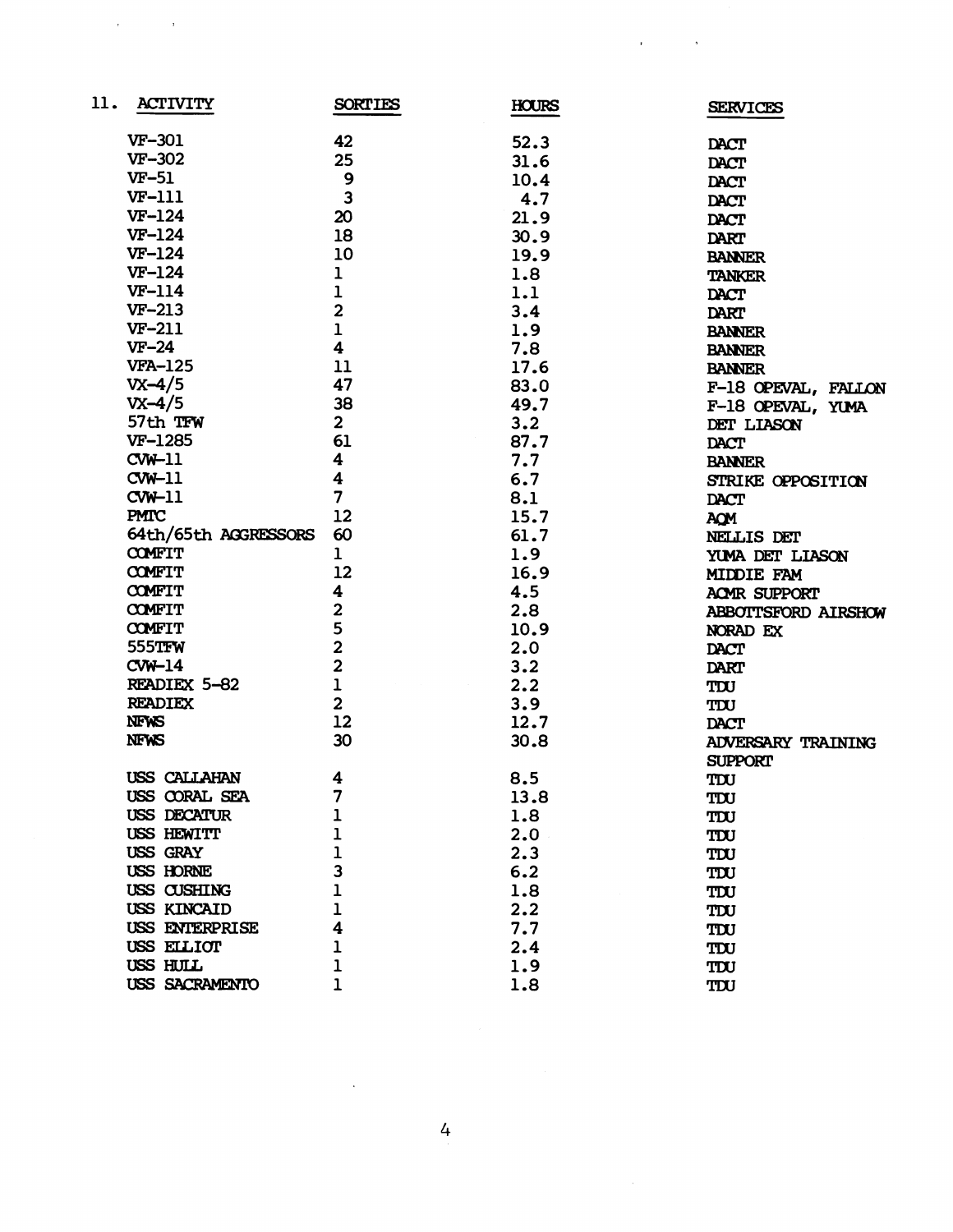| <b>ACTIVITY</b>                                     | <b>SORTIES</b> | HOURS | <b>SERVICES</b>    |  |  |  |
|-----------------------------------------------------|----------------|-------|--------------------|--|--|--|
| USS REASONER                                        |                | 4.5   | TIU                |  |  |  |
| <b>USS ROARKE</b>                                   |                | 2.4   | TDU                |  |  |  |
| USS J.P. JONES                                      |                | 2.0   | TIU                |  |  |  |
| USS RUSH                                            |                | 2.2   | TIU                |  |  |  |
| USS HEPBURN                                         |                | 2.3   | TDU                |  |  |  |
| USS FANNING                                         |                | 2.3   | TDU                |  |  |  |
| NAS MIRAMAR                                         | $\overline{2}$ | 5.6   | <b>SUPPORT</b>     |  |  |  |
| <b>COMDESRON SEVEN</b>                              | 4              | 7.2   | TDU                |  |  |  |
| READIEX 5-82                                        | 8              | 10.9  | <b>RAID/STRIKE</b> |  |  |  |
| 12. Total hours flown in 4th quarter:<br>908.3      |                |       |                    |  |  |  |
| 712.4<br>13. Total service hours flown 4th quarter: |                |       |                    |  |  |  |
| 14. Total sorties flown 4th quarter:                |                | 624   |                    |  |  |  |

 $\mathcal{L}^{\text{max}}$  and  $\mathcal{L}^{\text{max}}$ 

 $\bar{\mathbf{r}}$ 

15. Percent of service hours to total hours: 78%

 $\mathcal{A}^{\text{max}}_{\text{max}}$  and  $\mathcal{A}^{\text{max}}_{\text{max}}$ 

 $\sim$   $\epsilon$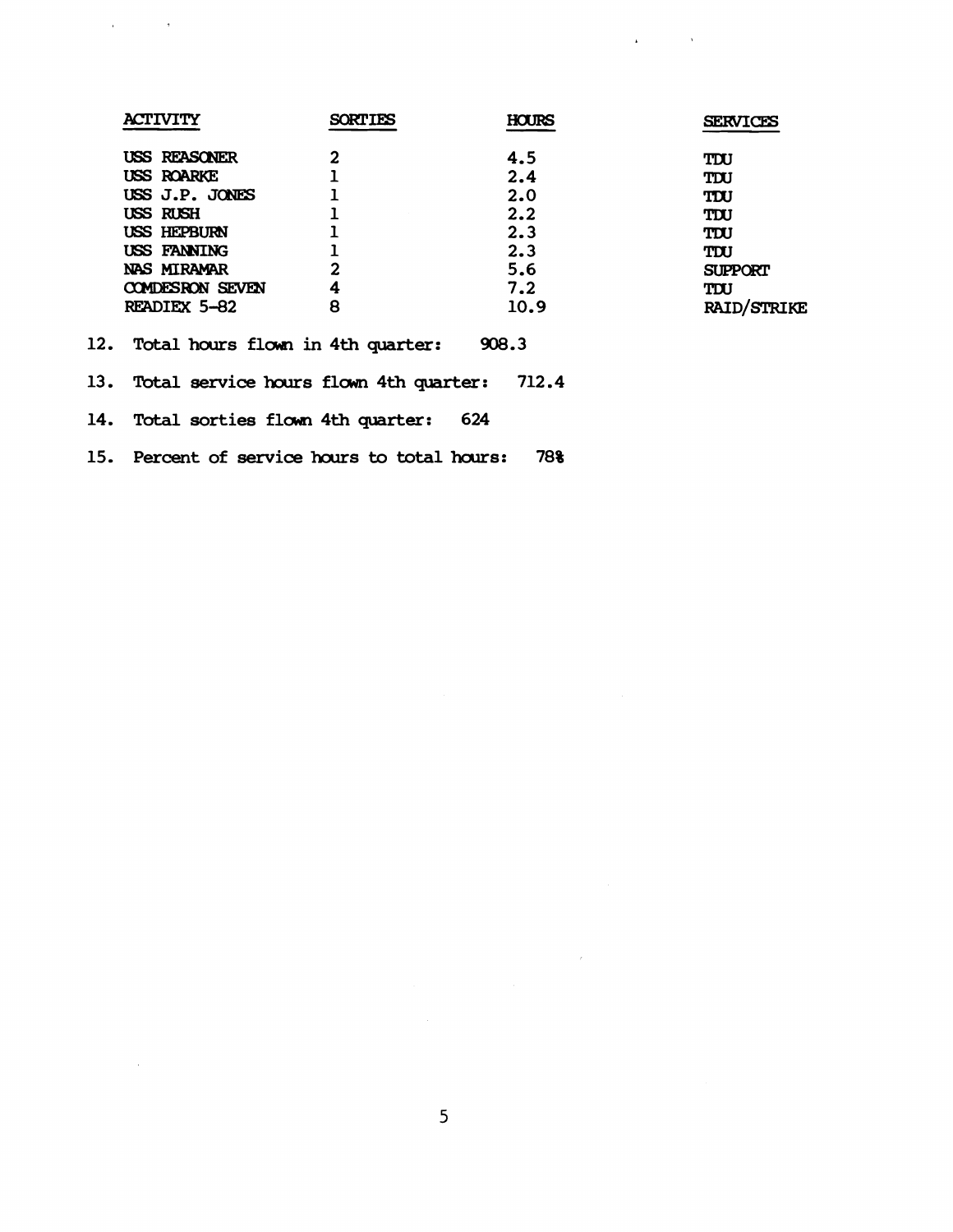| 16. | <b>ACTIVITY</b>     | <b>SORTIES</b>          | <b>HOURS</b> | <b>SERVICES</b>      |
|-----|---------------------|-------------------------|--------------|----------------------|
|     | $VF-24$             | 15                      | 16.2         | <b>DACT</b>          |
|     | <b>VF-211</b>       | $\overline{\mathbf{2}}$ | 3.5          | <b>DACT</b>          |
|     | $VF-1$              | 6                       | 6.8          | <b>DACT</b>          |
|     | $VF-2$              | 22                      | 25.6         | <b>DACT</b>          |
|     | $VX-4$              | $\mathbf{2}$            | 3.3          | DACT                 |
|     | $VF-51$             | ı                       | 1.4          | DACT                 |
|     | $VF-124$            | 9                       | 9.3          | DACT                 |
|     | <b>VF-111</b>       | $\mathbf 1$             | 1.0          | DACT                 |
|     | <b>VF-201</b>       | 85                      | 128.5        | DACT/KEY WEST DET    |
|     | <b>VFA-125</b>      | 8                       | 10.8         | DACT                 |
|     | 555TH TFW           | $\overline{2}$          | 2.0          | <b>DACT</b>          |
|     | TOPGUN              | $\mathbf{1}$            | 1.9          | DACT                 |
|     | <b>VF-301</b>       | 77                      | 93.3         | DACT                 |
|     | VF-302              | 73                      | 83.3         | <b>DACT</b>          |
|     | $CW-7$              | 37                      | 38.2         | DACT/STRIKE          |
|     | <b>VF-211</b>       | 11                      | 21.9         | <b>BANNER</b>        |
|     | $VF-24$             | 24                      | 38.6         | <b>BANNER</b>        |
|     | $VF-124$            | 21                      | 40.3         | <b>BANNER</b>        |
|     | <b>VF-111</b>       | 5                       | 10.2         | <b>BANNER</b>        |
|     | <b>VFA-125</b>      | 14                      | 25.6         | <b>BANNER</b>        |
|     | $VX-4$              | 5                       | 9.5          | <b>BANNER</b>        |
|     | $VF-24$             | $\mathbf{1}$            | 1.5          | DART                 |
|     | $VF-124$            | 17                      | 28.1         | DART                 |
|     | <b>COMFIT</b>       | 3                       | 5.1          | <b>DART</b>          |
|     | <b>USS BACHANAN</b> | ı                       | 2.3          | TIU                  |
|     | <b>USS BARBY</b>    | ı                       | 2.0          | TIU                  |
|     | USS SHERMAN         | $\overline{2}$          | 3.9          | TIU                  |
|     | USS RAY             | $\overline{1}$          | 2.4          | TIU                  |
|     | USS COOK            | 3                       | 5.5          | TIU                  |
|     | USS TARAWA          | 4                       | 6.6          | TDU                  |
|     | USS NEW ORLEANS     | $\overline{\mathbf{c}}$ | 3.3          | TIU                  |
|     | USS BOUTWELL        | $\overline{2}$          | 3.0          | TIU                  |
|     | $VF-24$             | $\overline{1}$          | 2.2          | AQM                  |
|     | $VF-211$            | ı                       | 2.8          | AQM                  |
|     | <b>USS HORNE</b>    | 5                       | 6.2          | <b>AQM</b>           |
|     | <b>VF-111</b>       | 2                       | 4.0          | <b>TANKER</b>        |
|     | USS ENGLAND         | $\overline{\mathbf{2}}$ | 2.5          | <b>AIC</b>           |
|     | USS CORAL SEA       | $\overline{\mathbf{2}}$ | 4.0          | <b>RAID</b>          |
|     | USS KITTY HAWK      | $\mathbf 1$             | 1.5          | <b>RAID</b>          |
|     | <b>CNAVRES</b>      | 6                       | 12.4         | NATOPS EVAL          |
|     | <b>COMFIT</b>       | $\overline{2}$          | 0.7          | STATIC DISPLAY/MARCH |
|     |                     |                         |              | <b>AFB</b>           |
|     | <b>COMFIT</b>       | $\mathbf{2}$<br>1       | 1.8          | INTEL CONF NEILIS    |
|     | USS CORAL SEA       |                         | 1.0          | READIEX 1-83         |

 $\mathbf{r} = \mathbf{r} \mathbf{r}$  , where  $\mathbf{r} = \mathbf{r} \mathbf{r}$ 

17. Total hours flown 1st quarter FY-83: 874.6

 $\label{eq:2.1} \frac{1}{\sqrt{2}}\int_{\mathbb{R}^{3}}\frac{1}{\sqrt{2}}\left(\frac{1}{\sqrt{2}}\right)^{2}d\mu\int_{\mathbb{R}^{3}}\frac{1}{\sqrt{2}}\left(\frac{1}{\sqrt{2}}\right)^{2}d\mu\int_{\mathbb{R}^{3}}\frac{1}{\sqrt{2}}\left(\frac{1}{\sqrt{2}}\right)^{2}d\mu\int_{\mathbb{R}^{3}}\frac{1}{\sqrt{2}}\left(\frac{1}{\sqrt{2}}\right)^{2}d\mu\int_{\mathbb{R}^{3}}\frac{1}{\sqrt{2}}\left(\frac{1}{$ 

 $6\phantom{a}$ 

 $\mathcal{L}^{\text{max}}_{\text{max}}$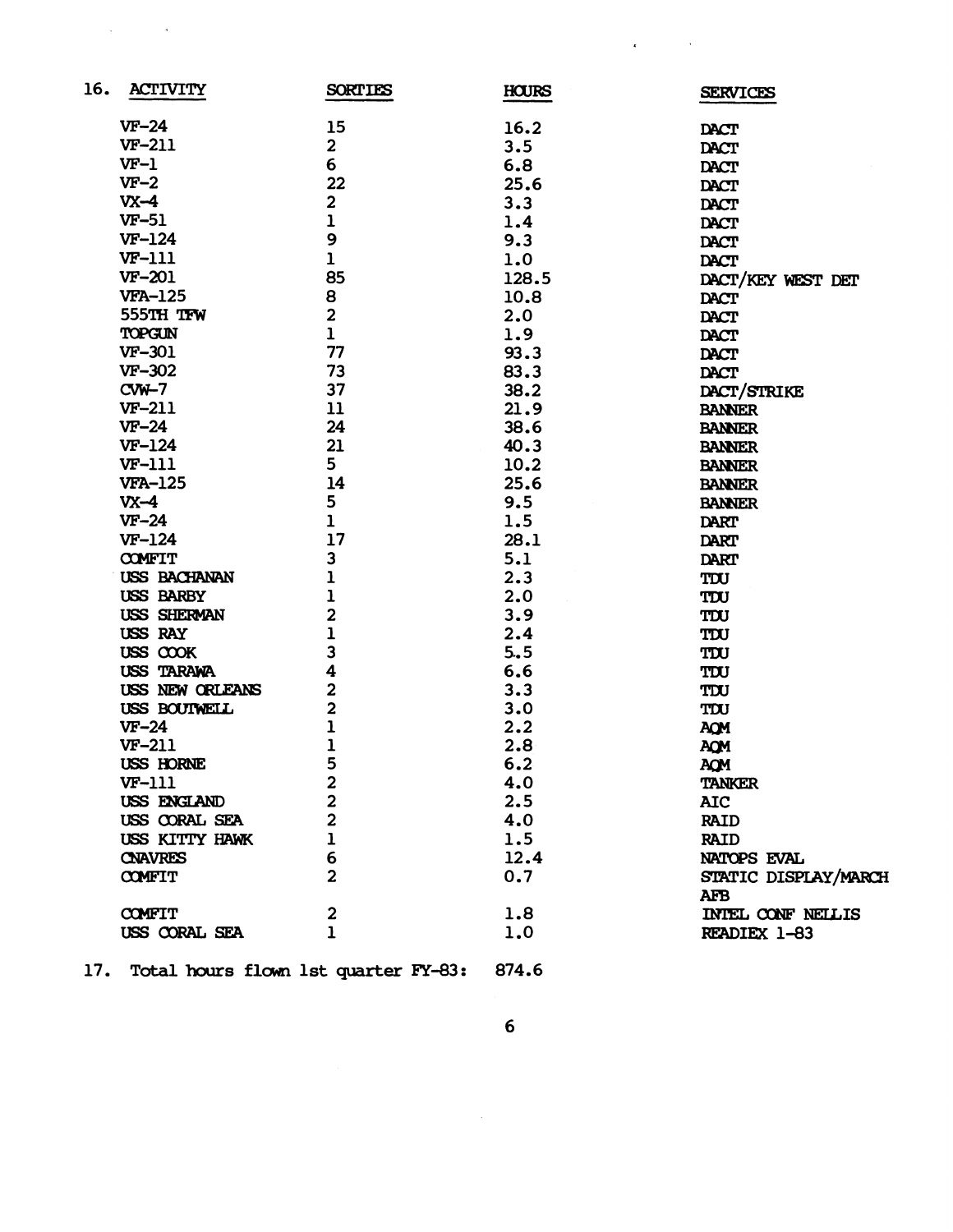18. Total service hours flown 1st quarter: 674.0

 $\mathcal{L}_{\mathbf{E}}$  and  $\mathcal{L}_{\mathbf{E}}$  and  $\mathcal{L}_{\mathbf{E}}$ 

19. Total sorties flown 1st quarter: 576

**20. Percent of service hcxlrs to totalhours: 77%** 

 $\bullet$